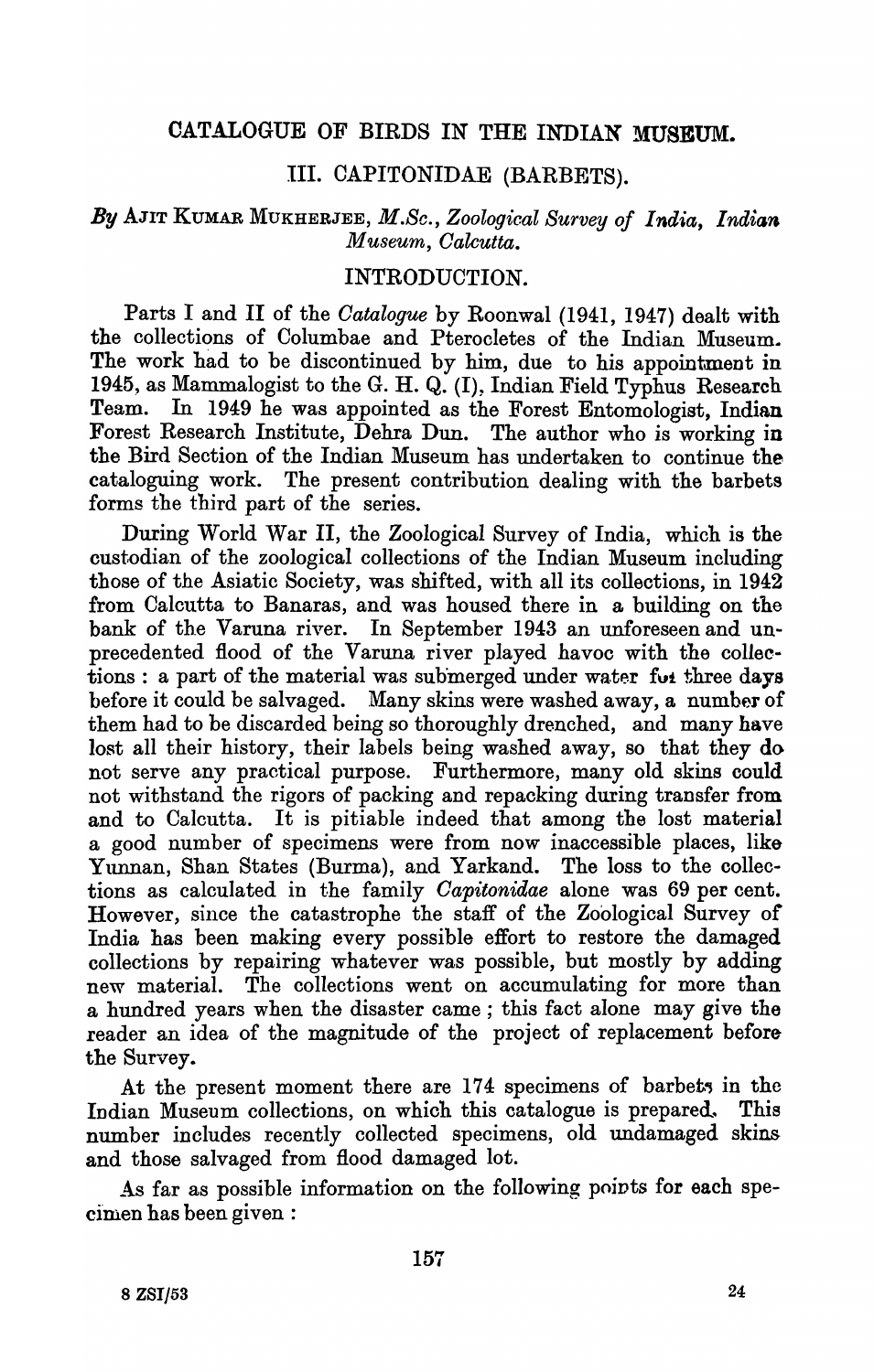(i) Zoological Survey of India Registered number; (ii) number given in Blyth's (1852) catalogue, (iii)  $Sex$ ; (iv) Locality; (v) Date of collection; (vi) Collector or Donor, and (vii) Measurements. Miscellaneous information has been given under 'Remarks '. Unless otherwise stated all specimens are adults.

As for the synonomy, I have given under each form the original reference and any subsequent modifications made after the publication of Peters' (1948) check list. I have given my remarks on the taxonomy when called for.

In the *Fauna of British India*, Baker (1927) accepted six genera of barbets within the Indian limits (India, Nepal, Pakistan, Burma and Ceylon). Ripley (1945), followed by Peters (1948) and Biswas (1953), recognised only two genera within the above defined area. The generic names .as used by Baker (1927), Ripley (1945), Peters (1948) and Biswas (1953) are as follows :-

| Baker (1927).                                                                                                                                               |           |                          | Ripley (1945), Peters (1948) and<br>Biswas (1953).              |
|-------------------------------------------------------------------------------------------------------------------------------------------------------------|-----------|--------------------------|-----------------------------------------------------------------|
| 1. Megalaima G. R. Gray<br>2. Thereiceryx Blanford<br>3. Chotorhea Bonaparte<br>4. Cyanops Bonaparte<br>5. Xantholaema Bonaparte.<br>6. Calorhamphus Lesson | $\bullet$ | ٠<br>$\bullet$<br>٠<br>٠ | $\sum_{\alpha}^{n} Megalaima G. R. Gray$<br>Calorhamphus Lesson |

For the Indian species and subspecies I have followed. Peters (194e) as far as possible. In some cases, however, I have differed from him, and such instances have been discussed in appropriate places.

The following species and subspecies are listed in the present cata  $logue :=$ 

- 1. *Megalaima virens marshallorum* Swinhoe
- *2. M egala,ima v·irens magnifica* Baker
- 3. Megalaima virens clamator Mayr
- 4. *Megalaima virens virene* (Boddaert)
- 5. *Megalaima lineata hodgsoni* Bonaparte
- 6. *Megalaima lineata kutru* Mukherjee
- *7. M egalaima zeyZanica zeyZanica* (Gmelin)
- *8. M egalaima zeylanica inornata* Walden
- 9. *Megalaima zeylanica caniceps (Franklin)*
- *10. Megalaima viridis* (Boddaert)
- 11. *Megalaima mystacophanos mystacophanos* (Temminck)
- *12. M egalaima jlavijrons* (Ouvier)
- 13. Magalaima franklini franklini *(Blyth)*
- 14. *Megalaima asiatica asiatica* (Latham)
- 15. Megalaima asiatica davisoni Hume
- 16. Megalaima henricii (Temminck)
- 17. *Megalaima pulcherrima* Sharpe
- *18. M eaalaima australis cyanotis* (Blyth)
- 19. *Megalaima australis duvauceli* (Lesson)
- 20. Megalaima haemacephala indica (Latham)
- 21. Calorhamphus fulginosus hayi (J. E. Gray)
- 22. Calorhamphus fulginosus fulginosus (Temminck)
- 23. *Gymnobucco peli* Hartlaub
- *24. Pogoni'Ulus pusilluR uropygialis* (Heuglin)
- $25.$  Tricholaema melanocephalum melanocephalum *(Cretzschmar)*
- *26. Lybius undatu8 thiogaster* Neumann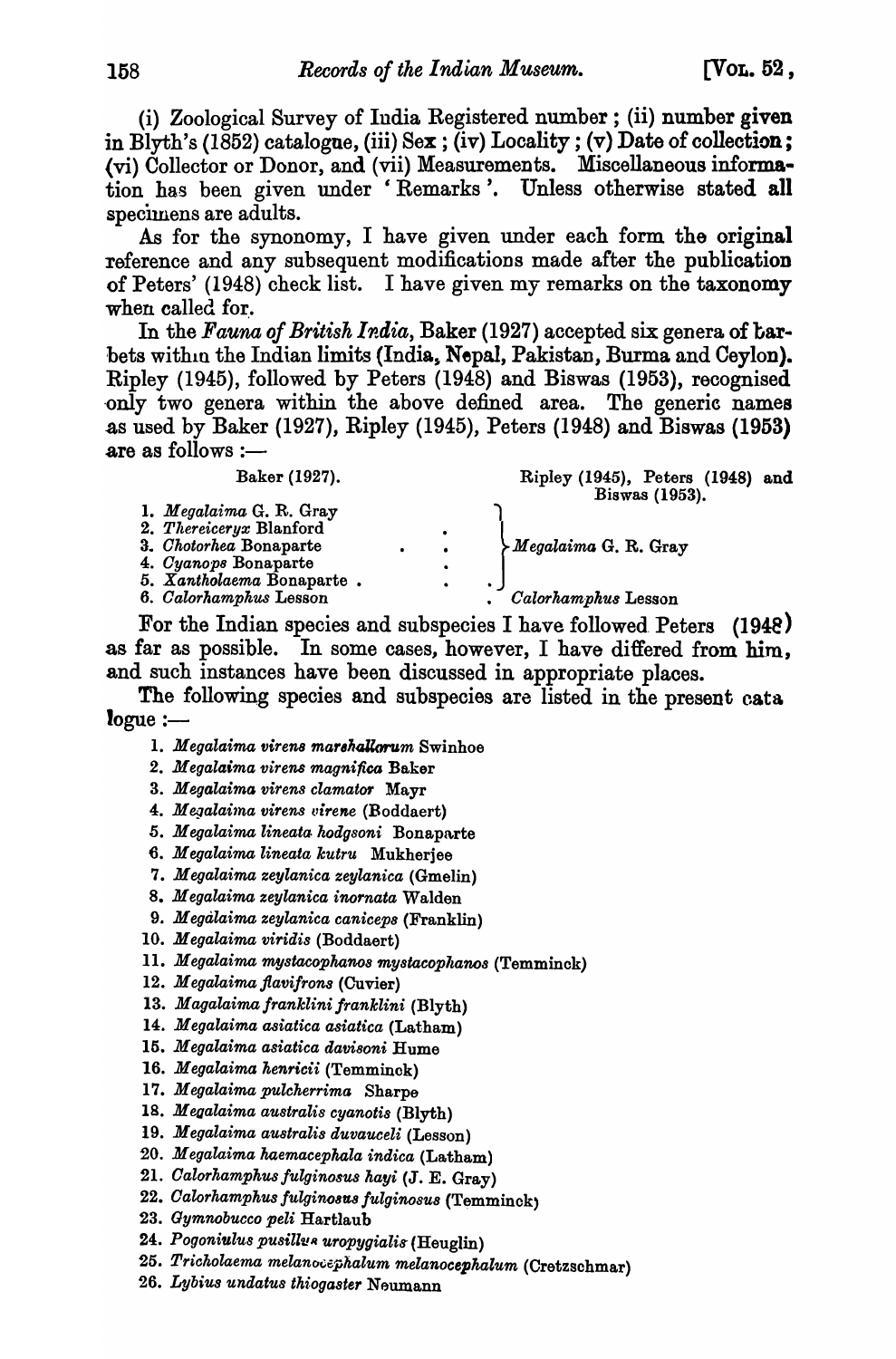The following species and subspecies although occur within the Indian limits are not represented in our collections  $:$ 

*1. Megalaima incognita* Hume

*2. Megalaima australis stuarti* (Robinson & Kloss)

*3. Megalaima franklini ramsayi* (Walden)

*4. Megalaima r'ltbricapilla* (Gmelin)

I am indebted to the authorities of the Bombay Natural History !Society and the Bengal Natural History Society, for the· loan of some specimens for my study. I am grateful to Dr. S. L. Hora, Director, and Dr. B. Biswas, Assistant Superintendent, Zoological Survey of India, for critically reading through the manuscript and suggesting improvements.

#### Order PICIFORMES

Suborder GALBULAE

#### Superfamily CAPITONOIDEA

Family CAPITONIDAE

#### Genus Megalaima G. R. Gray

#### Megalaima virens (Boddaert)

The species ranges throughout the Himalayas from West to East and through Upper Burma extends to Eastern and Southern China, South to Tenasserim, Northern Siam and Northern Annam.

In the Indian Museum collections all the four subspecies admitted by Peters (1948) are represented.

#### Megalaima virens marshallorum. Swinhoe

 $(The$  great Western Himalayan barbet)

*1870. Megalaima marshallorum* Swinhoe *Ann. Mag. nat. Hist.,* (4),6 : 348- Simla, Western Himalayas.

*Megalaima virens marshallorum* is represented by the following  $:$ skins  $:$   $-$ 

| Reg. Sex.<br>No. | Locality.                                                                | Date of<br>collection.        | Collector<br>or Donor.  |             | Measurements.    |    | Remarks.                         |
|------------------|--------------------------------------------------------------------------|-------------------------------|-------------------------|-------------|------------------|----|----------------------------------|
|                  |                                                                          |                               |                         | w.          | Tl.              | в. |                                  |
|                  | 7944 $\delta$ Kashmir (ca. 4500')                                        | 5 May 1876                    | J. Biddulph             | 153         | 105              | 47 | $\cdot$ $\cdot$                  |
|                  | 14453 3 Muree, Rawalpindi<br>Dist., West Puniab.                         |                               | 3 Feb. 1876 J. Biddulph |             | $143 + 100 + 45$ |    | Wing and tail<br>slightly worn.  |
|                  | $14454 \oplus M$ uree, Rawalpindi 3 Feb. 1876<br>Dist., West Punjab.     |                               | J. Biddulph             | 155         | 104              | 47 | $\bullet$                        |
|                  | 20230 Muree, Rawalpindi 24 June 1873 F. Stoliczka<br>Dist., West Punjab. |                               |                         | $145 + 102$ |                  | 43 | slightly<br>Wing<br>worn.        |
|                  | 876  Simla, *PEPSU                                                       | 1873                          | F. Stoliczka            | 148         | 100              | 41 | $\cdot$ $\cdot$                  |
|                  | 14451  Simla, PEPSU                                                      | 1876                          | J. Biddulph             | 143         | 105              |    | slightly<br>$43.5$ Wing<br>worn. |
|                  | 14452  Simla, PEPSU                                                      | 1876                          | J. Biddulph             | 149         | 101              | 44 | $\ddot{\phantom{a}}$             |
|                  | 25965 $\delta$ Nainital<br>(ca.<br>Uttar Pradesh.                        | 5000'), 6 Nov. 1928 S. C. Law |                         | 152         | 105              | 45 | $\bullet$                        |

\*Patiala and East Punjab States Union.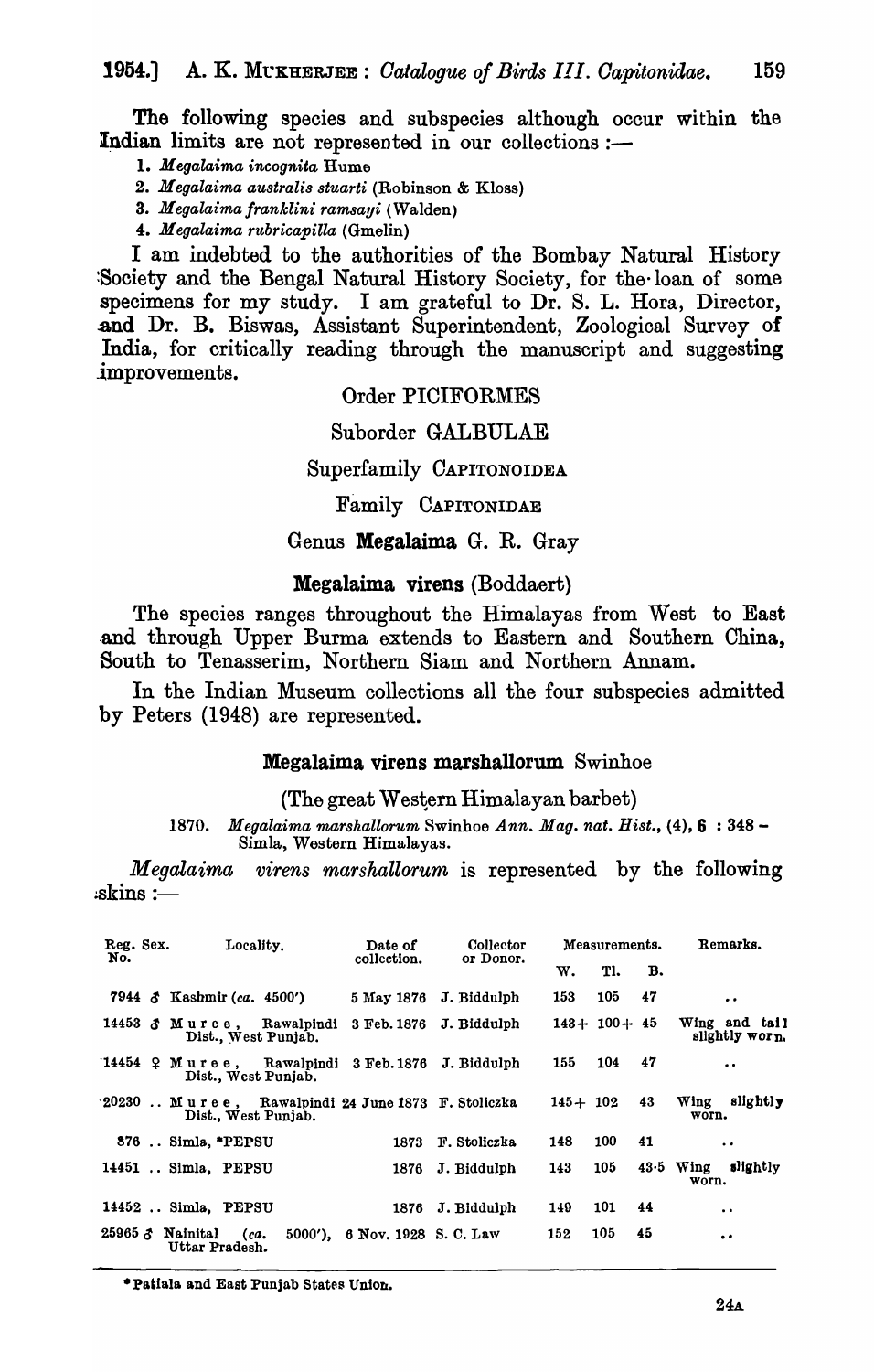*Systematic notes.-The* single specimen from Kashmir has interesting abnormalities in its plumage. It has some sulphur yellow spots on lores and a band of sulphur and dirty cream yellow feathers on the upper and central back. .

The birds of Garhwal and Kumaon cannot be separated from *mar·*  shallorum and are therefore, included here.

*Range.*—North-Western Himalayas from Kashmir to Kumaon between 3,000 and 8,000 feet.

#### Megalaima virens maaninfica Stuart Baker

#### (The great Eastern Himalayan barbet)

- 1926. *Megalaima virens magnifica* Stuart Baker, *Bull. Brit. orn. Cl.*, 47: 43.<br>Machi, Manipur.
- 1945. Megalaima virens mayri Ripley, Proc. Biol. Soc. Wash., 61: 100.-Mishmi. Hills, N. E. Assam.

#### *Megalaima virens magnifica* is represented by the following skins :-

| Reg. Sex.<br>No. | Locality.                                                                | Date of<br>collection. | Collector<br>or Donor.     |                            | Measurements.               |                            | Remarks.                                        |
|------------------|--------------------------------------------------------------------------|------------------------|----------------------------|----------------------------|-----------------------------|----------------------------|-------------------------------------------------|
|                  | 15236 $\delta$ Nepal valley                                              | 8 Dec. 1877            | J. Scully                  | w.<br>$\ddot{\phantom{a}}$ | Tl.<br>$\ddot{\phantom{a}}$ | в.<br>$\ddot{\phantom{a}}$ | Juvenal.                                        |
|                  | 27406 & Godavari, Nepal valley                                           | 11 May 1947            | <b>B.</b> Biswas           | 140                        | 95                          | 43.5                       | ഒ                                               |
|                  | 27407 & Godavari, Nepal valley                                           | 13 May 1947            | <b>B.</b> Biswas           | 142                        | 99                          | 42                         | $\ddot{\phantom{0}}$                            |
|                  | 27408 & Godavari, Nepal valley                                           | 13 May 1947            | <b>B.</b> Biswas           | $141 + 94.5$               |                             | 44                         | slightly-<br>Wing                               |
|                  | 27409 & Godavari, Nepal valley                                           | 13 May 1947            | <b>B.</b> Biswas           | $141 + 105$                |                             | 46                         | worn.<br>slightly<br>Wing<br>worn.              |
| $15237$ Q        | Nepal valley                                                             | 9 Nov. 1877            | J. Scully                  | 137                        | 90                          | 44                         |                                                 |
| $27410$ $\Omega$ | Godavari, Nepal valley                                                   | 15 May 1947            | <b>B.</b> Biswas           | 138                        | 97                          | 46                         | Wing<br>slightly                                |
|                  | 4891  Kathmandu, Nepal                                                   | $\ddot{\phantom{0}}$   | Mus. Collector             | $130 +$                    | $\ddot{\phantom{a}}$        | 41                         | worn.<br>slightly<br>Wing<br>worn<br>and.       |
|                  | 871 & Darjeeling, North Bengal                                           | $\ddot{\phantom{0}}$   | J. Anderson                | 142                        | 90                          | 46                         | tail worn.<br>$\ddot{\phantom{0}}$              |
|                  | 18278 & Darjeeling, North Bengal                                         | $\ddot{\phantom{0}}$   | G. Mason                   | 142                        | 92                          | 48                         | $\ddot{\phantom{0}}$                            |
|                  | 872 9 Darjeeling, North Bengal                                           | $\ddot{\phantom{0}}$   | J. Anderson                | $137 +$                    | 98                          | 42                         | slightly <sup>-</sup><br>Wing                   |
| 18279            | 2 Darjeeling, North Bengal                                               | $\ddot{\phantom{0}}$   | G. Mason                   | 140                        | 91                          | 44                         | worn.<br>$\cdot$                                |
|                  | 869  Darjeeling, North Bengal                                            | $\ddot{\phantom{0}}$   | J. Anderson                | 140                        | 92                          | 40                         | $\ddot{\phantom{0}}$                            |
|                  | 870  Darjeeling, North Bengal                                            | $\ddot{\phantom{0}}$   | J. Anderson                | $\ddot{\phantom{a}}$       | $\ddot{\phantom{a}}$        | $\ddot{\phantom{a}}$       | Subadult.                                       |
|                  | 874  Darjeeling, North Bengal                                            | $\ddot{\phantom{a}}$   | J. Anderson                | 142                        | 90                          | 43                         | Body feathers.<br>in moult.                     |
|                  | 14455  Darjeeling, North Bengal                                          | 3 Feb. 1876            | Col. Mainwair- 139<br>ing. |                            | 91                          | 44                         | $\ddot{\phantom{0}}$                            |
|                  | 27465 & Kyozing-Temi Road (ca.<br>5800') West Sikkim.                    | 7 Jan. 1953            | <b>B.</b> Biswas           | 140                        | $98 - 5$                    | 45                         | $\ddot{\phantom{0}}$                            |
|                  | 27466 & Temi (ca. 5000'), West<br>Sikkim.                                | 9 Jan. 1953            | <b>B.</b> Biswas           | 144                        | 100                         | 44                         | $\ddot{\phantom{0}}$                            |
|                  | 27464 9 Dentam, West Sikkim                                              | 1 Jan. 1953            | <b>B.</b> Biswas           | 140                        | 87                          | 43.5                       | Tail moulting.                                  |
|                  | 27467  Dikchu-Gangtok Road,<br>(ca. 5000'), Sikkim.                      | $\ddot{\phantom{a}}$   | <b>B.</b> Biswas           | 148.5                      | 102                         | 46                         | $\ddot{\phantom{0}}$                            |
|                  | 14807  Garo Hills, Assam                                                 | $\ddot{\phantom{a}}$   | O. L. Fraser               | 147                        | 97.5                        | 49                         | $\cdot$ .                                       |
|                  | 27411 9 Barapani (ca.<br>Khasi Hills, Assam.                             | 3300'), 22 May 1949    | H. L. Hiteshi              | 146                        | 99                          | 45                         | $\ddot{\phantom{a}}$                            |
| 22939 ? North    | Cachar<br>Assam.                                                         | Hills, 28 May 1898     | E. C. S. Baker             | $138+$                     |                             |                            | $92+48.5$ Wing and tail<br>some w ha'i<br>worn. |
|                  | 27413 & Chongli-emseu,<br>Hills, Assam.                                  |                        | 4 Mar. 1935 Z.S. I. Party  | 143                        | 162                         | 47                         | $\bullet$                                       |
|                  | 27412 9 Chongli-emseu,<br>Naga<br>Hills, Assam.                          |                        | 4 Mar. 1935 Z.S. I. Party  | 146                        | 97                          | 48                         | $\ddot{\phantom{1}}$                            |
|                  | 12969  Manipur State                                                     | Jan. 1882              | R. D. Oldham               | 140                        | 94                          | 44                         | $\bullet$                                       |
|                  | 25276 & Rotung (ca. 1400'), Abor<br><b>HIII</b><br>North-East,<br>Assam. |                        | 2 Jan. 1912 S. W. Kemp     | 144                        | 94                          | 44                         |                                                 |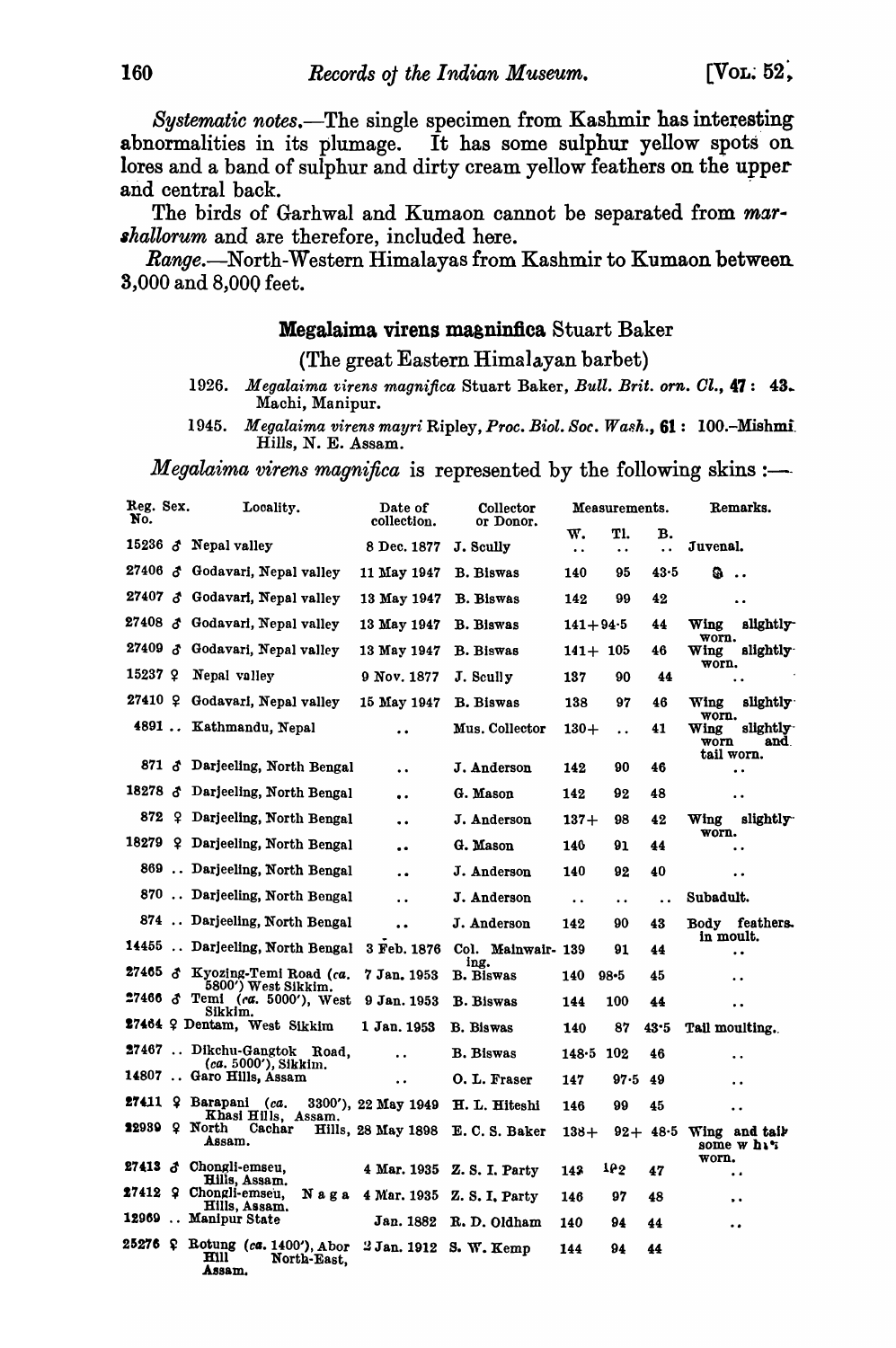Systematic notes.—Baker (1927) placed the birds of Nepal and Sikkim with *marshallorum* and stated that they are intermediate between *mar*-*8haUorum* and *magnifica,* but are nearer the former. The birds of central Nepal, Darjeeling and Sikkim, when compared with topotypical *mar-*shallorum, are found to be smaller and deeply coloured, quite distinct from the Simla population and approximate closer to the Eastern Himalayan race *magnifica.* I have, therefore, listed them with *magnifica.*  The race *M. virens mayri* Ripley from Mishmi Hills, N. E. Assam, is differenciated from *M. v. magnifica* in being darker and larger. The specimens of *magnifica* from Sikkim and Abor Hills are darker compared with the topotypical specimen of *magnifica,* all the specimens present in our collection baing in fresh plumage and were collected in January. Some of the specimens from Khasi, Garo, and Naga Hills, are more or less of the same size or slightly smaller than *mayri, (vide* above Table), and a specimen from Sikkim (No. 27467), is even larger. I am unable to differentiate *mayri* from *magnifica.* 

*Range.-The* Himalayas from Central Nepal to Eastern Assam and the hills of North Burma.

## Megalaima virens clamator Mayr

(The great Burmese barbet)

*1941. Megalaima virens clamator* Mayr, *Ibi8,* (14) 5: 489. - Shweli.Salween divide, Upper Burma.

*Megalaima virens clamator* is represented by the following skins :-

| Reg. Sex.<br>No. | Locality.                                                                   | Date of<br>collection.                        | Collector<br>or Donor. |    | Measurements. |      | Remarks.  |
|------------------|-----------------------------------------------------------------------------|-----------------------------------------------|------------------------|----|---------------|------|-----------|
|                  |                                                                             |                                               |                        | w. | Tl.           | в.   |           |
| 23290<br>δ.      | (ca.<br>Loisampa<br>$=$ Loi-SanPa.<br>Köng, Southern Shan<br>States, Burma. | 5500'), 30 Dec. 1899 C o l. C. T. 133<br>Möng | Bingham                |    | 94            | - 48 | $\bullet$ |

*Remarks.*--In this specimen the scapulars are deep maroon. In size it is smaller than the type of *clamator.* 

*Range.-Upper* Burma in the Hpimaw Hills and the Shweli-Salween divide (Peters).

#### Megalaima virens virens (Boddaert)

(The great Chinese barbet)

1873. Bucco virens Boddaert, Tabl. Pl. enlume. 53, Based on Pl. enlum., 871. - China.

*Megalaima virens virens* is represented by the following skins :-

| Reg. Sex. | Locality.                                           | Date of<br>collection. | Collector                   | Measurements. |             |        | Remarks.      |
|-----------|-----------------------------------------------------|------------------------|-----------------------------|---------------|-------------|--------|---------------|
| No.       |                                                     |                        | or Donor.                   | W.            | TI.         | в.     |               |
|           | 21218  Foochow, Fukien Dist.,<br>South-East, China. |                        | Dec. 1889 C. B. Rickett 147 |               | $\ldots$ 43 |        | Tail damaged. |
|           | 21219  Foochow, Fukien Dist.,<br>South-East, China. |                        | May 1891 C. B. Rickett      | 138           |             | 100 41 | $\bullet$     |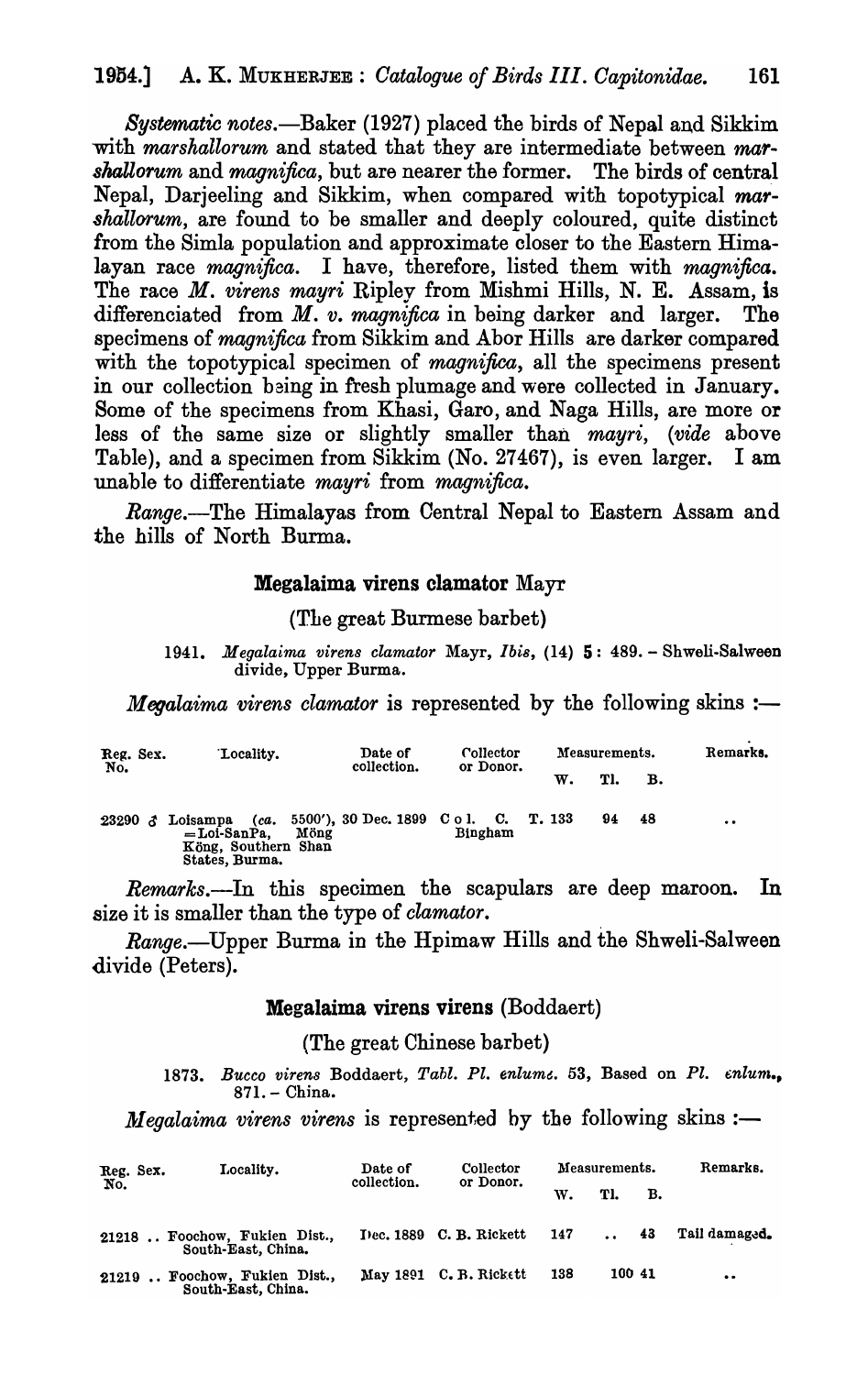*Remarks.*—The white streaks on the back are absent in the specimen number 21218.

Range.-Southern and South-Eastern China, South to Tenasserim, Northern Siam, Laos and Northern Annam.

#### Megalaima lineata Blyth

The species is distributed in the lower Himalayas as far West as: Sutlej and Eastward through the Northern and Southern Assam and. Burma to Yunnan, Siam, Cambodia and Cochin-China, South to Malay Peninsula, Java, Bali; Westward to Orissa in the Indian Peninsula.

Out of the three recognizable subspecies, two occur within the Indian limits. The Indian Museum collections are represented by the following two subspecies.

## Megalaima Iineata hodgsoni Bonaparte

(The Assam Iineated barbet)

1850. Megalaima hogdsoni (sic) Bonaparte, *Consp. Gen. Av.*, 1: 144.-Nepal. *1950. Megalaima zeylanica rana* Ripley, *Proc. Biol.* 80c. Wash., 63: 101.- Bajora, W. Nepal.

*Megalaima lineata hodgsoni* is represented in the collections by the following skins  $:=$ 

| Reg. Sex.<br>No. | Locality.                                                                    | Date of<br>collection.          | Collector<br>or Donor.     |           | Measurements. |    | Remarks.                      |
|------------------|------------------------------------------------------------------------------|---------------------------------|----------------------------|-----------|---------------|----|-------------------------------|
|                  |                                                                              |                                 |                            | w.        | Tl.           | В. |                               |
|                  | 27414 & Hardwar, Dehra Dun 22 May 1947 H. L. Hiteshi<br>Dist., W. Himalayas. |                                 |                            | 135       | 77            | 35 | $\bullet$                     |
|                  | 26437 9 Gish, Jalpaiguri D ist., 21 Nov. 1938 Z.S.I. party<br>N. Bengal.     |                                 |                            | 131       | $85 - 5$ 35   |    | Bengal<br>Duar<br>Coll. 1938. |
|                  | $7716$ ? Dafla, Assam                                                        |                                 | 24 Oct. 1876 Godwin Austin | 126       | 77            | 35 | $\bullet$                     |
|                  | 26905 & Tangla, Darrang Dist., 14 Nov. 1939 M. L. Roonwal 128<br>Assam.      |                                 |                            |           | 79            | 34 | $\bullet$                     |
|                  | 26906 9 Lokra, Balipara Frontier 14 Nov. 1939 M. L. Roonwal<br>Tract, Assam. |                                 |                            | 127       | 75            | 34 | $\ddot{\phantom{a}}$          |
|                  | 27433 & Palasbari, Kamrup Dist., 16 May 1950 B. Biswas<br>Assam.             |                                 |                            | 136       | 83            | 34 | $\bullet$                     |
|                  | 27434 & Barnihat, Khasi H i l l s, 23 May 1949 R. V. Sherard<br>Assam.       |                                 |                            | 134       | 81            | 34 | $\ddot{\phantom{0}}$          |
|                  | 27435 9 Nangpoh, Khasi Hills, 11 Feb. 1940 Mrs. A. E. Ford 136<br>Assam.     |                                 |                            |           | 87            | 36 | $\bullet\bullet$              |
|                  | 24601 ? South Sylhet, Lusker-<br>pore valley, Assam.                         | 1903                            | C. B. Antram               | $128 - 5$ | 77            |    | 33.5 Purchased.               |
|                  | 24602 9 South Sylhet, Luskerpore<br>valley, Assam.                           |                                 | 1903 C. B. Antram          | 129       | 74            | 34 | Purchased.                    |
|                  | 24603 9 South Sylhet, Luskerpore<br>valley, Assam.                           |                                 | 1903 C. B. Antram          | 135       | 85            | 35 | Purchased.                    |
|                  | 20552 ? Kutta, N. Cachar, 6 June 1892 E. C. S. Baker<br>Assam.               |                                 |                            | 134       | 81            | 35 | $\bullet$                     |
|                  | 24124  Heiblintaung,<br>Chin and Victoria Hills,<br>Upper Burma.             | between 5 Dec. 1901 Lieut. Wood |                            | 135       | 86            | 35 | $\bullet$                     |
|                  | 24125  Heiblintaung,<br>between<br>Chin and Victoria Hills,<br>Upper Burma.  | 4 Dec. 1901 Lieut. Wood         |                            | 135       | 84            | 85 |                               |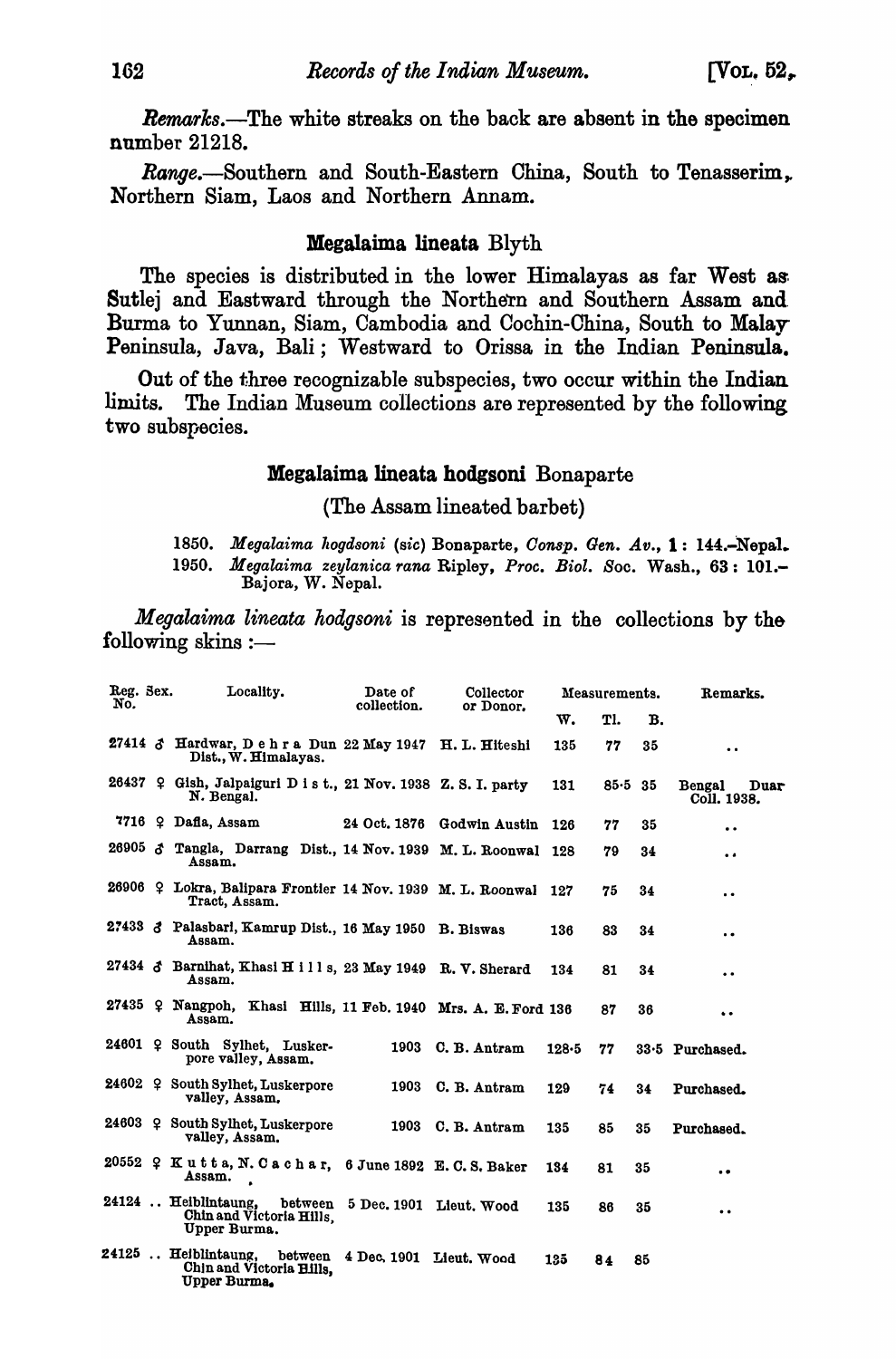| Reg, Sex.<br>No. | Locality.                                                                                                        | Date of<br>collection. | Collector<br>or Donor.               |     | Measurements. |      | Remarks.             |
|------------------|------------------------------------------------------------------------------------------------------------------|------------------------|--------------------------------------|-----|---------------|------|----------------------|
|                  |                                                                                                                  |                        |                                      | w.  | TI.           | в.   |                      |
|                  | 5899  Arakan, W. Burma                                                                                           | $\ddot{\phantom{a}}$   | Museum Collec- 130<br>tor.           |     | 77            | 32-5 | $\bullet$            |
|                  | 892 South of Irrawaddy,<br>Burma.                                                                                |                        | Mar. 1873 Museum Collec- 129<br>tor. |     | 87            | 34   | $\ddot{\phantom{0}}$ |
|                  | 893 South of Irrawaddy.<br>Burma.                                                                                | Mar. 1873              | Museum Collec- 133<br>tor.           |     | 83            | 35   | $\bullet$            |
|                  | 895 South of Irrawaddy,<br>Burma.                                                                                |                        | Mar. 1873 Museum Collec- 129<br>tor. |     | 87            | 34   | $\bullet$            |
|                  | 896 South of Irrawaddy,<br>Burma.                                                                                |                        | Mar. 1873 Museum Collec- 131<br>tor. |     | 80            | 31   | $\bullet$            |
|                  | 900 South of Irrawaddy,<br>Burma.                                                                                |                        | Mar. 1873 Museum Collec- 134<br>tor. |     | 85            | 34   | $\bullet$            |
|                  | 901 South of Irrawaddy.<br>Burma.                                                                                |                        | Mar. 1873 Museum Collec- 126<br>tor. |     | 80            | 31   | Complete moult.      |
|                  | 902 South of Irrawaddy.<br>Burma.                                                                                |                        | Mar. 1873 Museum Collec- 128<br>tor. |     | 80            | 31   | $\bullet$            |
|                  | 903 South of Irrawaddy,<br>Burma.                                                                                |                        | Mar. 1873 Museum Collec- 127<br>tor. |     | 81            | 32   | $\bullet$            |
|                  | 23293 ? Möng löng, (ca. 2900') 2 Jan. 1900 C.T. Bingham 128<br>Möng Köng, S. Shan<br>States, U. Burma.           |                        |                                      |     | 80            | 31   | Flood damaged.       |
|                  | 23294 $\Omega$ Möng löng (ca. 1900') $\Delta$ Jan. 1900 C. T. Bingham<br>Möng Köng, S. Shan<br>States, U. Burma. |                        |                                      | 132 | 77            | ి2 ె | Flood damaged.       |

*Range.-The* Himalayas from Mussorie and Simla to Eastern Assam the Shan States and Annam, South to the Malay Peninsula, Siam, Cambodia and Cochin-China (Peters).

#### Megalaima lineata kutru Mukherjee

(The Simlipal lineated barbet)

1952. *Megalaima lineata kutru* Mukherjee, *Bull. Brit. orn. Cl.*, 72: 36.-Chahala Simlipal Hills, Mayurbhanj, Orissa.

*Megalaims lineata kutru* is represented in the collections by the following skins:-

| Reg. Sex.                 |    | Locality.                                                                |      | Date of<br>collection.     | Collector<br>or Donor. | Measurements. |     |    | Remarks.         |
|---------------------------|----|--------------------------------------------------------------------------|------|----------------------------|------------------------|---------------|-----|----|------------------|
| No.                       |    |                                                                          |      |                            |                        | w.            | Tl. | в. |                  |
| $27297$ đ                 |    | Chahala, Simlipal<br>Mayurbhanj<br>Orissa.                               | Dist | <b>Hills, 13 Feb. 1951</b> | B. Biswas              | 125           | 77  | 32 | Holotype.        |
| $27298 \text{ }$ $\delta$ |    | Chāhāla, Simlipal Hills, 13 Feb. 1951 B. Biswas<br>Mayurbhanj<br>Orissa. | Dist |                            |                        | $122 - 5$     | 78  | 33 | Paratype.        |
| 27294 2                   |    | Chāhāla, Simlipal Hills, 8 Feb. 1951 B. Biswas<br>Mayurbhani.<br>Orissa. | Dist |                            |                        | 132           | 77  |    | $31.5$ Paratype. |
| 27295                     | Ω. | Chāhāla, Simlipal Hills, 13 Feb. 1951 B. Biswas<br>Mayurbhanj<br>Orissa. | Dist |                            |                        | 128           | 79  | 32 | Paratype.        |
| 27296 9                   |    | Chahala, Simlipal Hills, 13 Feb. 1951 B. Biswas<br>Mayurbhani<br>Orissa. | Dist |                            |                        | 126           | 78  |    | 33.5 Paratype.   |

*Range.-So* far known only from the Simlipal Hills, Orissa.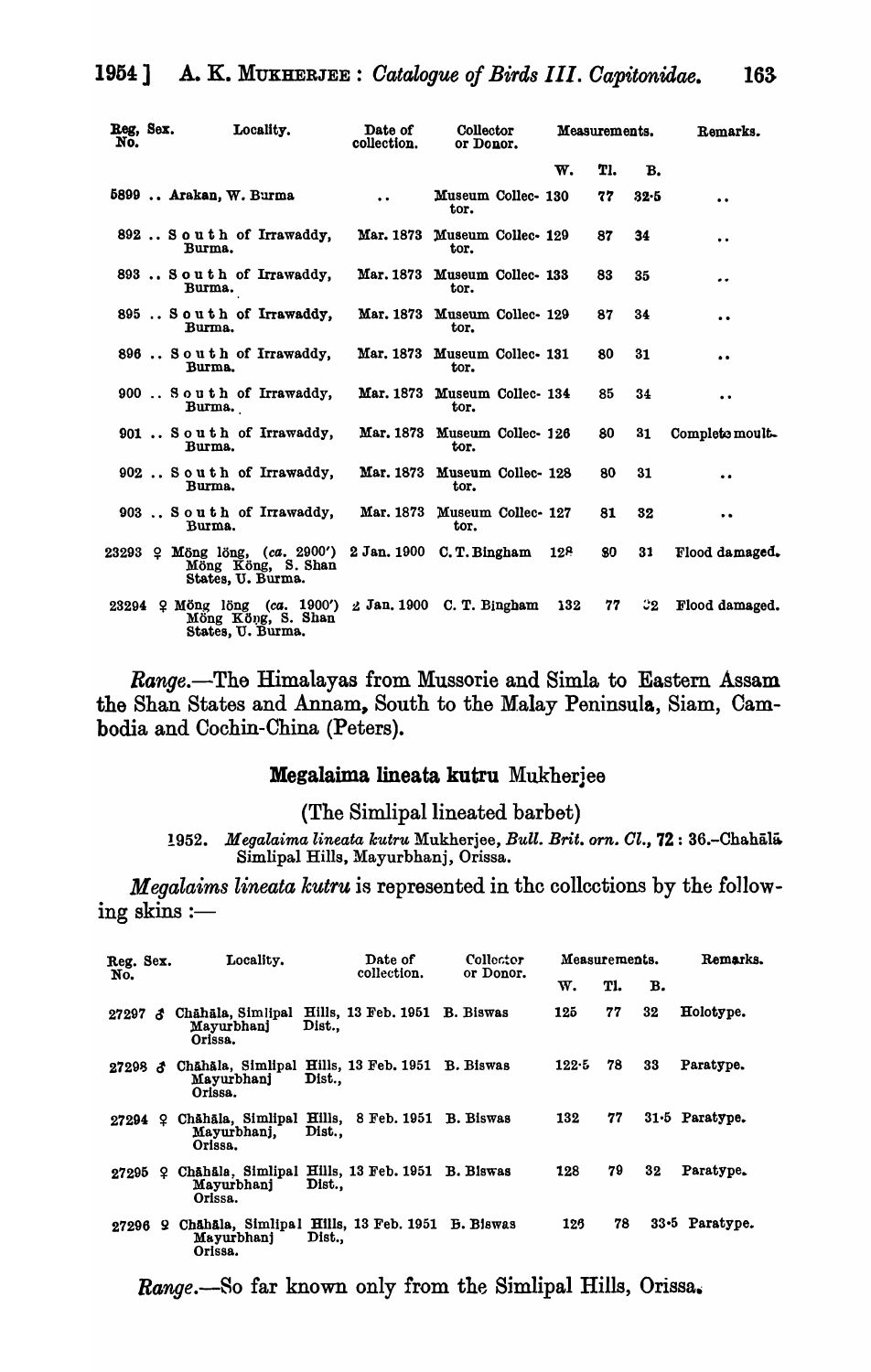#### Megalaima zeylanica (Gmelin)

The species is distributed in India and Ceylon. In India it ranges as far as Kangra (E. Punjab) in the North-West and Mt. Abu (RaJasthan in the West, and West Bengal in the East. and occupies the greater part of the Peninsular India.

There are three recognizable subspecies. All of them are represented in the collections of the Indian Museum.

#### Megalaima zeylanica zeylanica (Gmelin)

#### (The Ceylon green barbet)

*1788. Bucco Zeylanicus* Gmelin, *Syst. Nat., ed.,* 13, 1(1) : 408.-Ceylon. *Megalaima zeylanica zeylanica* is represented by the following skin :-

| Reg. Sex.<br>No. | Locality. | Date of<br>collection. | Collector<br>or Donor. |     | Measurements. |    | Remarks.               |  |
|------------------|-----------|------------------------|------------------------|-----|---------------|----|------------------------|--|
|                  |           |                        |                        | W.  | Tl.           | B. |                        |  |
| 19132            | Cevlon    | 1891                   | R. Templeton           | 115 | 65            | 33 | Flood damaged<br>skin. |  |

Range.·-Travancore and Ceylon (Peters).

#### Megalaima zeylanica inomata Walden

#### (The Bombay green barbet)

*1870. Megalaima inornata* Walden, *Ann. Mag. nat. Bist.,* (4) 5: 219. -"Malabar, Coorg, and Candeish", restricted to Malabar by Mukherjee (1952).

*Megalaima zeylanica inornata* is represented by the following skins:-

| Reg. Sex.<br>No. | Locality.                                                                                        | Date of<br>collection. | Collector<br>or Donor.   | Measurements.  |     |    | Remarks.               |
|------------------|--------------------------------------------------------------------------------------------------|------------------------|--------------------------|----------------|-----|----|------------------------|
|                  |                                                                                                  |                        |                          | $\mathbf{w}$ . | Tl. | в. |                        |
|                  | 11021 & Munche-Murshi, Ratna-<br>giri Dist., Bombay<br>Presidency.                               |                        | 3 Mar. 1878 J. Armstrong | $119+$         | 73  | 37 | Wing slightly<br>worn. |
|                  | 11266 & Munche=Murshi, Ratna-<br>giri Dist., Bombay<br>Presidency.                               |                        | 3 Mar. 1878 J. Armstrong | 119            | 75  | 35 | $\bullet$              |
|                  | 11300 & Munche=Murshi, Ratna-<br>giri Dist., Bombay<br>Presidency.                               |                        | 2 Mar. 1878 J. Armstrong | 120            | 75  | 36 | Flood damaged.         |
|                  | 11352 & Munche=Murshi, Ratna-<br>giri Dist., Bombay<br>Presidency.                               |                        | 3 Mar. 1878 J. Armstrong | 123            | 78  | 36 | Flood damaged.         |
|                  | 11616 & Munche=Murshi, Ratna-<br>giri Dist., Bombay<br>Presidency.                               |                        | 3 Mar. 1878 J. Armstrong | $116 - 5$      | 72  |    | 36.5 Flood damaged.    |
|                  | 11350 & Ratnagiri, Ratnagirl Dist.,<br>Bombay Presidency.                                        |                        | 1878 J. Armstong         | 121            | 75  | 40 | Flood damaged.         |
|                  | 11348 & Bhoura=Bavda, Kolha- 14 Apr. 1878 J. Armstrong . 119<br>pur Dist., Bombay<br>Presidency. |                        |                          |                | 75  | 37 | Flood damaged.         |
|                  | 11859 & Bhoura=Bavda, Kolha- 13 Apr. 1878 J. Armstrong<br>I ur Dist., Bombay<br>Presidency.      |                        |                          | 123            | 76  | 37 | Flood damaged.         |
|                  | 11861 & Bhoura=Bavda, Kolha- 5 Apr. 1878 J. Armstrong<br>pur Dist., Bombay<br>Presidency.        |                        |                          | 111            | 69  | 36 | Flood damaged.         |
|                  | 11351 ? Bhoura=Bavda, Kolha- 3 Apr. 1878 J. Armstrong<br>pur Dist., Bombay<br>Presidency.        |                        |                          | 118            | 70  | 38 | Flood damaged.         |
|                  | 11860 ? Bhoura=Bavda, Kolha- 6 Apr. 1878 J. Armstrong<br>pur Dist., Bombay<br>Presidency.        |                        |                          | 113            | 69  | 37 | Flood damaged.         |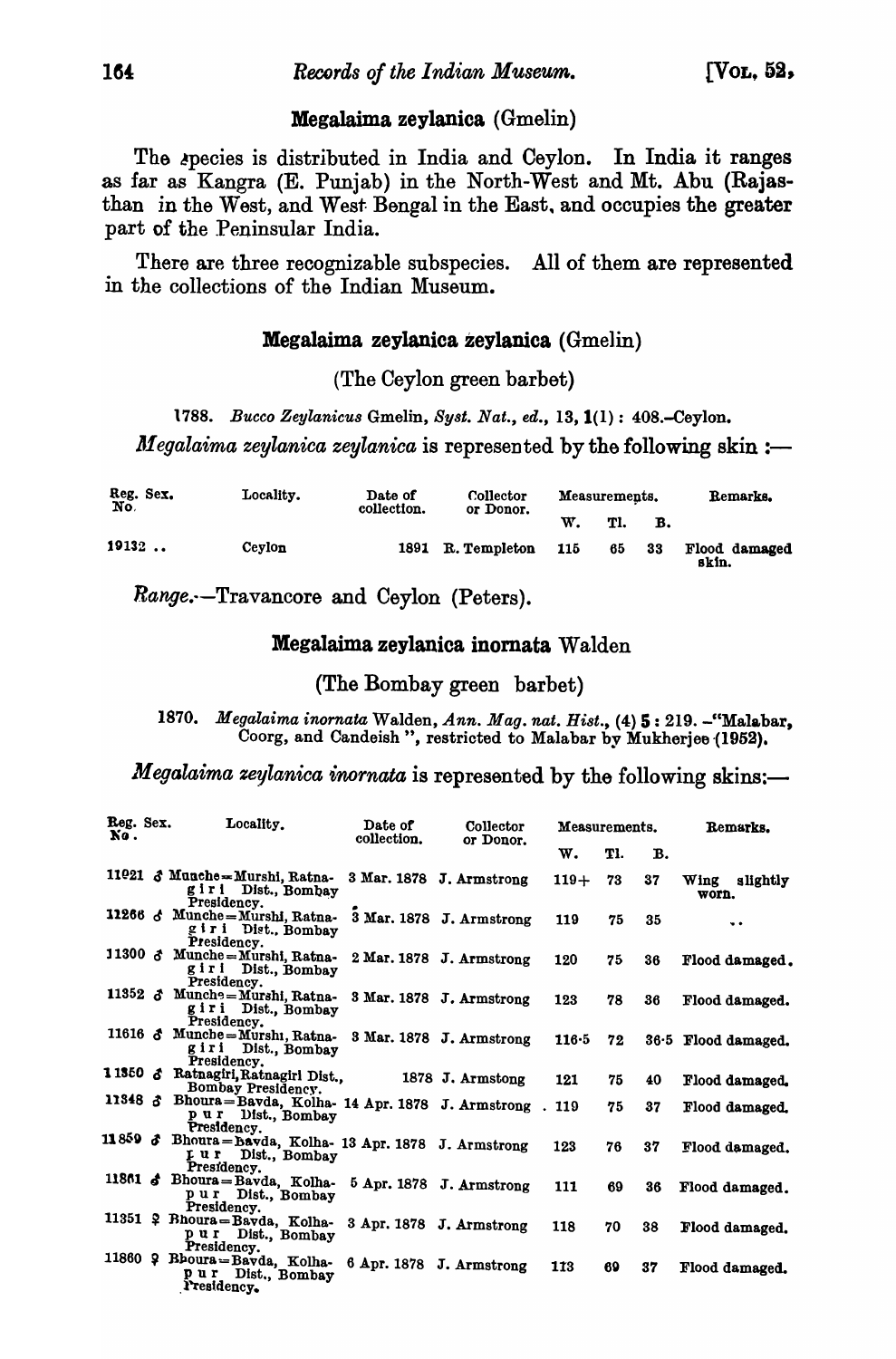Range.-The distribution of his race in South and East has not been clearly defined so far. Baker (1927) stated that it extends as far as Travancore in the South and the Nilgiris in the East. Peters (1948) .gave its range in the South at least to Cannanore, and the Godaveri river to the East. I am unable to agree' with Peters regarding the distribution of this race in the East. The specimen of Eastern Hyderabad has been noted by Whistler (1935) as intermediate, agreeing close in colour with *T. z. caniceps* but is too small for the race. The distribution may be redefined as follows  $:$ --

Throughout the Bombay Presidency along the Sahyadri ranges, and as far as Mt. Abu (Rajasthan) in the North and Malabar in the South. It extends Eastward to the Nilgiris.

#### Megalaima zeylanica caniceps (Franklin)

(The Northern green barbet).

- 1831. *Bucca caniceps* Franklin, *Proc. Zool. Soc. Land.,* (1): 121.-" On the Ganges between Calcutta and Banares, and in the Vindhyian Hilla between the later place and Gurrah Mundela on the Nerbudda".
- *1934. Tltereiceryx zeylanicus kangrae* 'Vhistler, J. *Bombay Nat. Bist. Soc., 37:*  516.-RanitaI, 2,000 feet, Kangra.

*Magalaima zeylanica caniceps* is represented by the following skins :—

|     | Locality.<br>Reg. Sex. |                                                                                                                | Date of                 | Collector<br>or Donor.     |        | Measurements. |           | Remarks.             |
|-----|------------------------|----------------------------------------------------------------------------------------------------------------|-------------------------|----------------------------|--------|---------------|-----------|----------------------|
| No. |                        |                                                                                                                | collection.             |                            | w.     | Tl.           | <b>B.</b> |                      |
|     |                        | 25964 $\Omega$ Faridpur, Barellly Dist., 24 Oct. 1928 S.C. Law<br>Uttar Pradesh.                               |                         |                            | 125    | 71            | 36        | $\ddot{\phantom{a}}$ |
|     |                        | 4893  Nepal                                                                                                    | $\ddot{\phantom{0}}$    | Museum Collec- 115<br>tor. |        | 75            | 33        | Complete moult.      |
|     |                        | 27415 & Banaras C a n t., Uttar 9 Sept. 1945 Kartar Singh<br>Pradesh.                                          |                         |                            | 123    | 76            | 35        | $\ddot{\phantom{0}}$ |
|     |                        | 27416 & Banaras Cant., Uttar 8 July 1946 A. N. Fernan- 118<br>Pradesh.                                         |                         | dez.                       |        | 77            | 34        | $\bullet$            |
|     |                        | 27417 $\delta$ Banaras C a n t., Uttar 16 Feb. 1943 M. N. Dutta<br>Pradesh.                                    |                         |                            | 126    | 80            | 35.5      | $\ddot{\phantom{0}}$ |
|     |                        | 27418 & Dharhara, Monghyr 26 Nov. 1947 A. N. Fernan- 124<br>Dist., Bihar.                                      |                         | dez.                       |        | 78            | 32        | $\cdot$ $\cdot$      |
|     |                        | 885  Manbhum Dist., Bihar                                                                                      | $\ddot{\phantom{a}}$    | Lieut. R.<br>Beavan.       | C. 125 | 76            | 35.5      | $\ddot{\phantom{a}}$ |
|     |                        | 19012  Darbhanga, Bihar                                                                                        | $\ddot{\phantom{a}}$    | E. Stewart                 | 122    | 79            | 34        | $\ddot{\phantom{a}}$ |
|     |                        | 26228 $\Omega$ Ranchi, Bihar                                                                                   | . 3 Nov. 1931 S. C. Law |                            | 120    | 75            | 34        | $\ddot{\phantom{0}}$ |
|     |                        | 26248 ? Ranchi, Bihar                                                                                          | 8 Nov. 1931 S. C. Law   |                            | 116    | 70            | 31        | Complete moult.      |
|     |                        | 27299 & Chahala, Simlipal Hills, 13 Feb. 1951 B. Biswas<br>Mayurbhanj District,<br>Orissa.                     |                         |                            | 121    | 77            | 33        | $\bullet$            |
|     |                        | 27452 ? Sikargung, Rewa Dist., 10 Apr. 1947 M. L. Roonwal                                                      |                         |                            | - 121  | 74            | 36        | $\bullet$            |
|     |                        | Vindhya Pradesh.<br>27419 & Pachmarhi, Hoshangabad 15 Feb. 1941 M. L. Roonwal 119<br>Dist., Madhya<br>Pradesh. |                         |                            |        | 72            | 32        | Flood damaged.       |

Range.-Foothills of the Himalayas from Kangra in the West to Nepal in the East and the Northern Indian plains (except Punjab, Sind and Eastern Bengal). Southward its range extends as far as the Godavari Delta and Eastern and Northern portion of the Hyderabad State.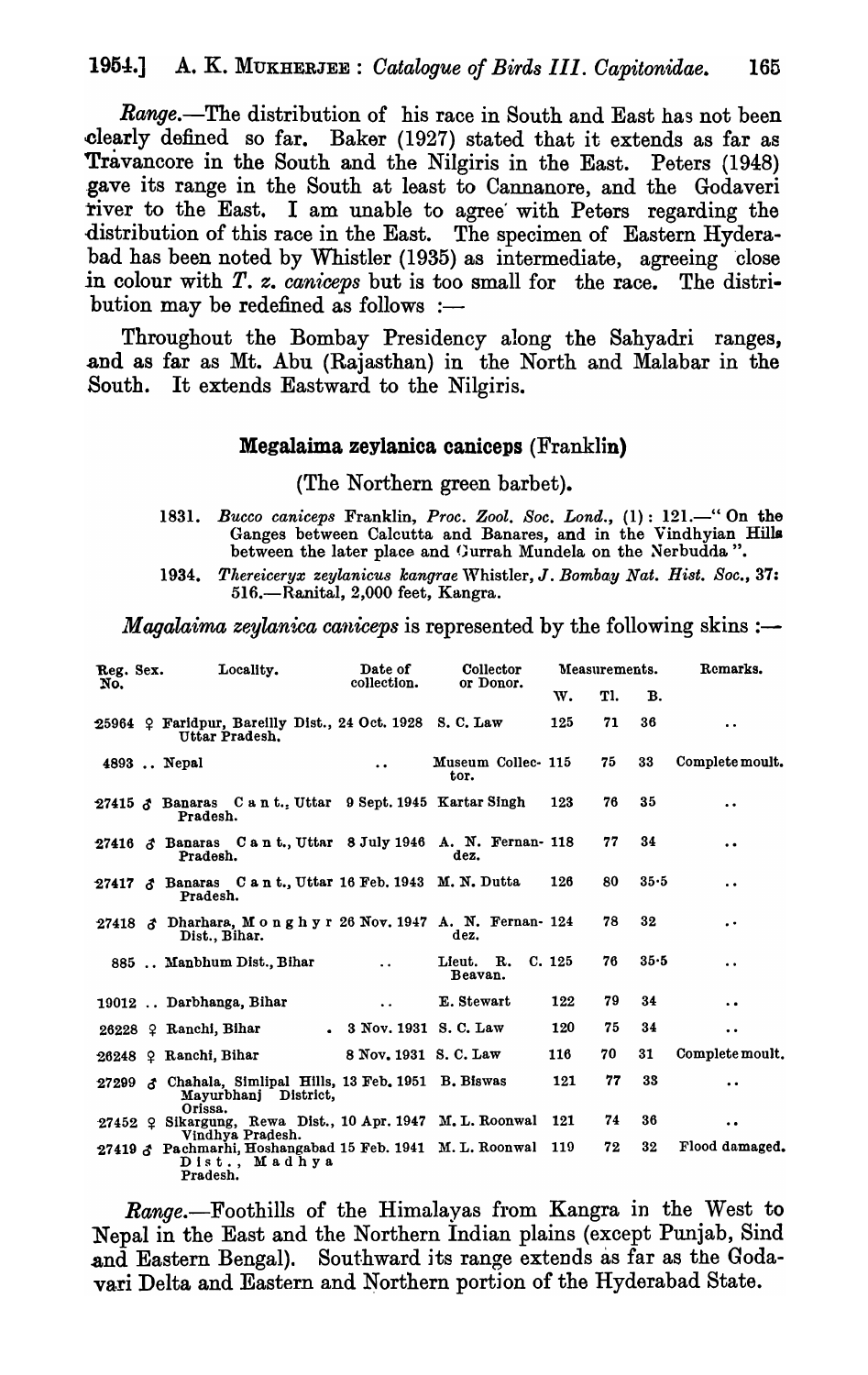## Megalaima viridis (Boddaert)

(The small green barbet)

1783. Bucco viridis Boddaert, Tabl. Pl. enlum., 53.-Mahé, India, ex. Daubenton, *pl. 870.* 

*Magalaima viridis* is represented by the following skins :-

|           | Locality.<br>Reg. Sex. |                                                                                            | Date of<br>collection. | Collector<br>or Donor. |     | Measurements. |      | Remarks.                                                                        |
|-----------|------------------------|--------------------------------------------------------------------------------------------|------------------------|------------------------|-----|---------------|------|---------------------------------------------------------------------------------|
| No.       |                        |                                                                                            |                        |                        | w.  | Tl            | в.   |                                                                                 |
|           |                        | 11452  Bhoura=Bavda, Kolha- 26 Mar. 1878 J. Armstrong<br>pur Dist., Bombay<br>Presidency.  |                        |                        | 114 | 62            |      | $26.5$ Flood damaged.                                                           |
| $11862$ ລ |                        | Bhoura=Bavda, Kolha- 7 Apr. 1878 J. Armstrong<br>pur Dist., B o m b a y<br>Presidency.     |                        |                        | 115 | 63            | 27   | Flood damaged.                                                                  |
|           |                        | 27453. Yercaud (ca. 4500'), 2 Feb. 1952 R.V. Sherard<br>Shevaroy Hills, S.<br>India.       |                        |                        | 109 | 65            | 27   | $\ddot{\phantom{1}}$                                                            |
|           |                        | 27454 ? Yercaud (ca. 4500'), 2 Feb. 1952 R. V. Sherard 110<br>Shevaroy Hills, S.<br>India. |                        |                        |     | 65.5          | - 28 | $\bullet$                                                                       |
| 26724 ፈ   |                        | Trivandrum, Travancore 26 June 1942 N. G. Pillai<br>State, S. India.                       |                        |                        | 95  | 56            |      | $25.5$ Purchased.                                                               |
|           |                        | 23892 ? Moonai, Trivandrum<br>Travancore State, S.<br>India.                               | $\ddot{\phantom{a}}$   | Trivandrum<br>Museum.  | 103 |               |      | $64 + 25.5$ Received<br>$\mathbf{u}$<br>exchange, tail<br>what<br>some<br>worn. |

*Range.*—Hill ranges of South-Western India, from Tapti river in the North to Cape Comorin in the South and the Shevaroy Hills and Chitteri ranges in the Eastern Ghats.

#### Megalaima mystacophanos (Temminck)

The species extends from South Tenasserim South Ward to Malay Peninsula, Sumatra, Borneo and Batu Islands. There are three subspecies as recognised by Peters (1948), of which only the nominate subspecies occurs within the Indian limits.

#### Megalaima mystacophanos mystacophanos (Temminck)

(The gaudy barbet)

*1924. Bucco mystacophanos* Temminok, Pl. *col., livr.,* 53, pI. 315.-Sumatra.

*Megalaima mystacophanos mystacophanos* is represented by the following  $\sin :=$ 

| Reg. Sex.<br>No. | Locality.       | Date of<br>collection. | Collector<br>or Donor.             | Measurements. |     |    | Remarks.                                          |
|------------------|-----------------|------------------------|------------------------------------|---------------|-----|----|---------------------------------------------------|
|                  |                 |                        |                                    | w.            | Tl. | в. |                                                   |
| 27437<br>(323)   | Malay Peninsula | 1848                   | Mr. E. Lindstedt<br>and Mr. Firth. | 99            | 52  | 32 | One of the three<br>adults of Blyth<br>$(1852)$ . |

Range.-South Tenasserim, Southward over the Malay Peninsula and Sumatra (Peters).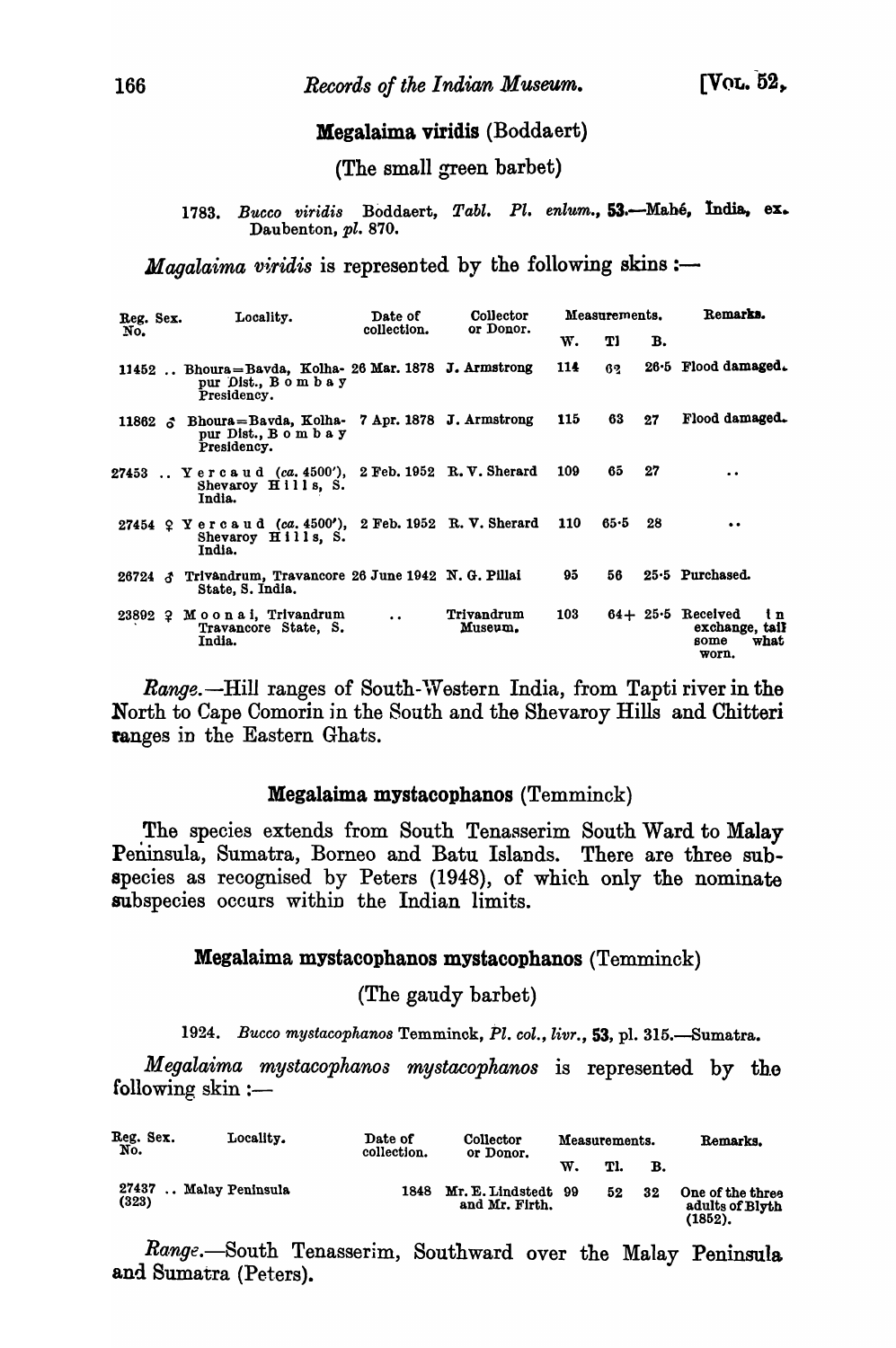#### Megalaima flavifrons (Cuvier)

(The yellow-fronted barbet)

1817. Bucco flavifrons Cuvier, *Régne Anim.*, 1: 428, note 2.—Ceylon.

*Megalaima flavifrons* is represented by the following skin :-

| Reg. Sex.<br>No. | Locality. | Date of<br>collection. | <b>Collector</b><br>or Donor. | Measurements. |     |    | Remarks.                                             |
|------------------|-----------|------------------------|-------------------------------|---------------|-----|----|------------------------------------------------------|
|                  |           |                        |                               | w.            | Tl. | в. |                                                      |
| 19126<br>(320)   | Cevlon    | 1848                   | E. L. Layard                  | 90            | 62  |    | $22.5$ One of the three<br>skins of Blyth<br>(1852). |

 $Range. -Ceylon.$ 

#### **Megalaima franklini** ( $Blyth$ )

The species is distributed in the hill ranges of the Himalayas from Nepal to Assam, Upper Burma and Yunnan, South to Malay Peninsula, Siam and Annam. Five subspecies of M. *franklini* have been admitted by Peters (1948) of which only two occur within the Indian region. In the Indian Museum collections, it is represented by the nominate subspecies only.

#### Megalaima franklini franklini (Blyth)

(The golden-throated barbet)

*1842. Bucco franklinii* Blyth, J. *A.siat. Soc. Beng.,* 11 (1): 167.-Darjeeling. *Megalaima franklini franklini* is represented by the following skins :-

| Reg. Sex.<br>No.            | Locality.                     | Date of<br>collection.    | Collector<br>or Donor. |        | Measurements. |    | Remarks.                                                                                          |
|-----------------------------|-------------------------------|---------------------------|------------------------|--------|---------------|----|---------------------------------------------------------------------------------------------------|
|                             |                               |                           |                        | w.     | Tl.           | в. |                                                                                                   |
|                             | 27460  Godvari, Nepal Valley  | 13 May 1947               | <b>B.</b> Biswas       | 106    | 66            | 27 | $\cdot$ $\cdot$                                                                                   |
|                             | 27461 2 Thankot, Nepal Valley | 31 Mar. 1947 P. N. Mittra |                        | 104    | 63            | 26 | $\ddot{\phantom{0}}$                                                                              |
| 26046                       | 2 Darjeeling, N. Bengal       | 31 Mar. 1930 S. C. Law    |                        | 101    | 61            | 26 | $\bullet$                                                                                         |
| 27405<br>$\ddotsc$<br>(326) | Darjeeling, N. Bengal         | 1845                      | Mr. Webb               | 87.543 |               | 20 | Juvenal.<br>$0$ n $e$<br>the<br>Οf<br>three<br>cotypes listed<br><b>Blyth</b><br>by E.<br>(1852). |

*Range.-Lower* hills of the Himalayas as far West as Nepal, Eastwards through Northern and Southern Assam, extends to Northern Burma, Southern Yunnan, Tonkin, Northern Laos and Northern Annam.

#### Megalaima asiatica (Latham)

The species ranges throughout the lower altitudes of the Himalayas, and the hills and plains of Assam, Bengal, Burma, Shan States and Yunnan; South to Tenasserim, Siam, Annam and North Borneo. According to Peters (1948), three of the five races recognised by him, occur within the Indian limits. I have, however, grouped these three subspecies into two.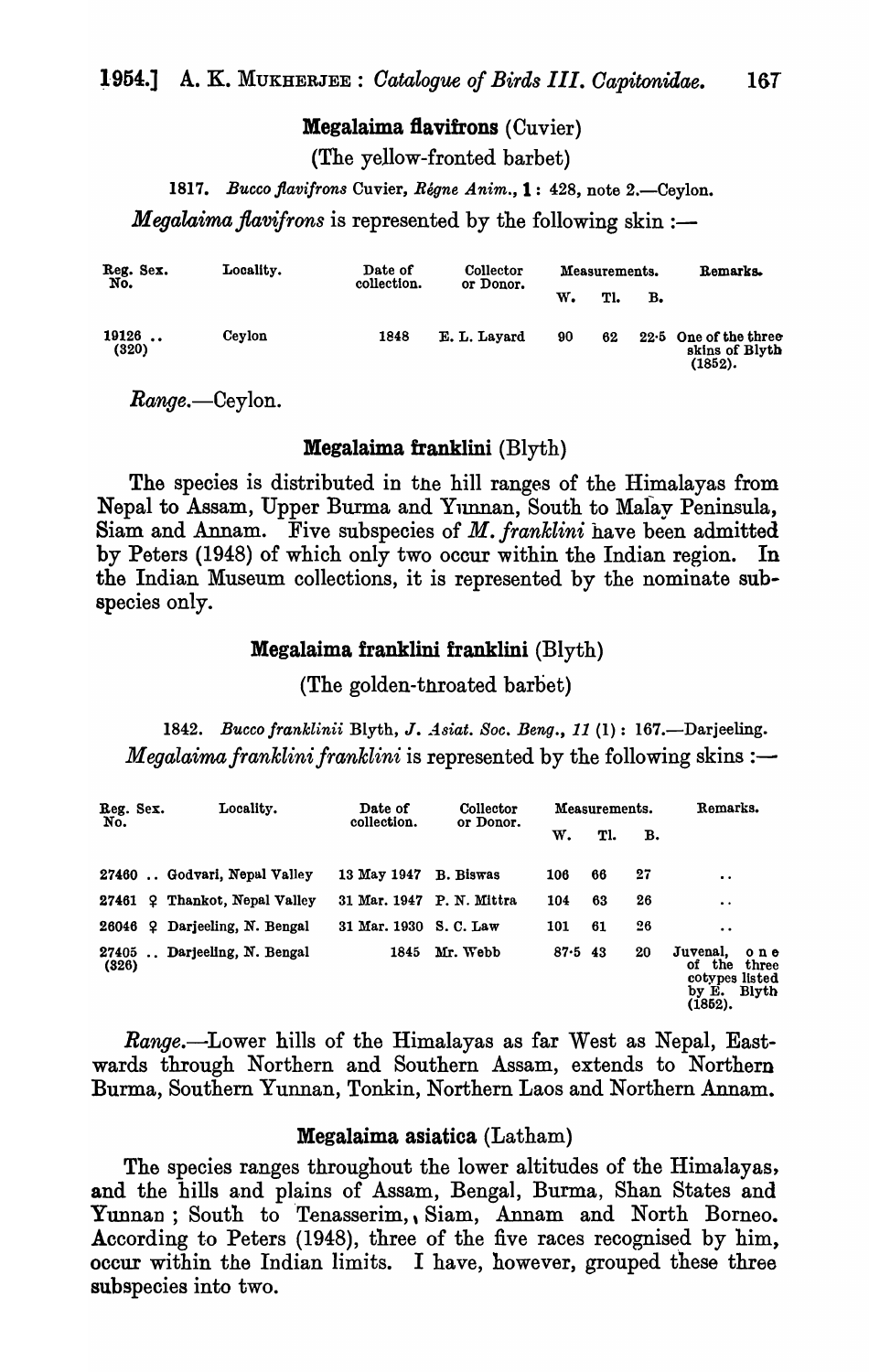# Megalaima asiatica asiatica (Latham)

(The blue-throated barbet)

1790. Trogon asiaticus Latham, *Index orn.*, 1: 201.-India=Calcutta, vide Stuart Baker.

1896. Cyanops rubescens Stuart Baker, *Novit. zool.*, 3: 257.--N. Cachar.

*Megalaima asiatica asiatica* is represented by the following skins :-

| Reg. Sex. | Locality.                                                                            | Date of                            | Collector                |            | Measurements.        |    | Remarks.                                           |
|-----------|--------------------------------------------------------------------------------------|------------------------------------|--------------------------|------------|----------------------|----|----------------------------------------------------|
| No.       |                                                                                      | collection.                        | or Donor.                | w.         | Tl.                  | в. |                                                    |
|           | 15249  Dehra Dun, Uttar Pra-<br>desh.                                                | 1870                               | J. Scully                | $103 + 70$ |                      | 29 | G.King coll.<br>Wing slight-<br>ly worn.           |
|           | 15240  Dehra Dun, Uttar Pra-<br>desh.                                                | Jan. 1871 J. Scully                |                          | 110        | 70                   |    | $28.5$ G. King coll.                               |
|           | 15243 ? Nowakot, Nepal                                                               | 29 Nov. 1877 J. Scully             |                          | 100        | 69                   | 28 | G. King coll.                                      |
|           | $15245$ Nepal                                                                        | 19 June 1877 J. Scully             |                          | 107        | 66                   | 28 | Wing and tail<br>moulting.                         |
|           | 15247  Nepal valley                                                                  | 21 May 1877 J. Scully              |                          | 100        | 70                   | 27 | $\ddot{\phantom{0}}$                               |
|           | 27438 ? Kathmandu, Nepal                                                             |                                    | 4 Apr. 1947 P. N. Mitter | 101        | 65.5                 | 27 | Tail moulting.                                     |
|           | 27439 & Pasupatinath, K a t h - 5 Apr. 1947 P. N. Mitter<br>mandu, Nepal.            |                                    |                          | 102        | 68.5                 | 28 | $\bullet$                                          |
|           | 27440 $\Omega$ Pasupatinath, K a t h $\cdot$ 11 Apr. 1947 B. Biswas<br>mandu, Nepal. |                                    |                          | 108        | 69                   | 27 | $\bullet$                                          |
|           | 27441 $\varphi$ Pasupatinath, K a t h - 11 Apr. 1947 P. N. Mitter<br>mandu, Nepal.   |                                    |                          | 103        | 63                   | 29 | Tail moulting                                      |
|           | 27442 ? Pasupatinath, K a t h - 28 Apr. 1947 P. N. Mitter<br>mandu, Nepal.           |                                    |                          | 102        | 65                   | 27 | . .                                                |
|           | 27443 & Godavari, Nepal Valley, 13 May 1947 B. Biswas<br>Nepal.                      |                                    |                          | 105        | 66                   | 27 | $\bullet$                                          |
|           | 27444 & Hitaura, Doons, Nepal                                                        | 2 June 1947 B. Biswas              |                          | $103 + 65$ |                      |    | 29.5 Wing some what<br>worn.                       |
|           | 5530  Darjeeling Terai, N.<br>Bengal.                                                | $\bullet$                          | J. Anderson              | 102        | 65                   | 26 | $\bullet\hspace{0.4mm}\bullet\hspace{0.4mm}$       |
|           | 27445  Teesta, Darjeeling Dist.,<br>North Bengal.                                    | $\ddot{\phantom{a}}$               | S.C. Law                 | 107        | 65                   |    | $25+$ Tip of the bill<br>slightly<br>da-<br>maged. |
|           | 15250  Sikkim                                                                        | Jan. 1876 J. Scully                |                          | $102 + 66$ |                      | 28 | D. D. Cunning-<br>ham coll. Wing<br>somewhat       |
|           | 27468 9 Rangpo, Rangpo valley, 18 Dec. 1952 B. Biswas<br>Sikkim.                     |                                    |                          | 108        | $66 - 5$             | 28 | worn.<br>$\ddot{\phantom{0}}$                      |
|           | 5523  Bengal                                                                         | $\cdot \cdot$                      | $\bullet\bullet$         | 105        | 70                   | 29 |                                                    |
|           | 5529  Calcutta                                                                       |                                    | 1866 Purchased           | 102        | 64                   | 29 | $\bullet\; \bullet$                                |
|           | 5535  Calcutta                                                                       | $\ddot{\phantom{a}}$               | J. Anderson              | 101        | $\ddot{\phantom{a}}$ | 28 | Tail missing.                                      |
|           | 25617 3 Chakdah,<br>Bengal.                                                          | Nadia Dist., 18 Oct. 1926 A. Rahim |                          | 108        | 70                   | 27 | $\bullet\hspace{0.4mm}\bullet\hspace{0.4mm}$       |
|           | 25674 & Chakdah, Nadia Dist., 7 Apr. 1927 A. Rahim<br>Bengal.                        |                                    |                          | 107        | 67                   | 29 | $\bullet$                                          |
| 26907 ♂   | Lokra, Balipara Frontier 11 Nov. 1939 M. L. Roonwal<br>Tract, Assam.                 |                                    |                          | 104        | 62                   | 28 | Tail moulting.                                     |
|           | 25275 & Kobo (ca. 400'), Abor 9 Dec. 1911 S. W. Kemp<br>Hills, N. E. Assam.          |                                    |                          | 107        | 65                   | 27 | British Abor<br>Hill expedi-<br>tion (1911).       |
| 25292 3   | Rotung,<br>Abor<br>N. E. Assam.                                                      | Hills, 13 Mar. 1912 S. W. Kemp     |                          | 105        | 66                   | 27 | British Abor<br>Hill expedi-<br>tion (1911).       |
|           | 446 & Gauhati, Kamrup Dist., 30 May 1949 H. L. Hiteshi<br>Assam.                     |                                    |                          | 100        | 65                   | 27 | $\bullet$ $\bullet$                                |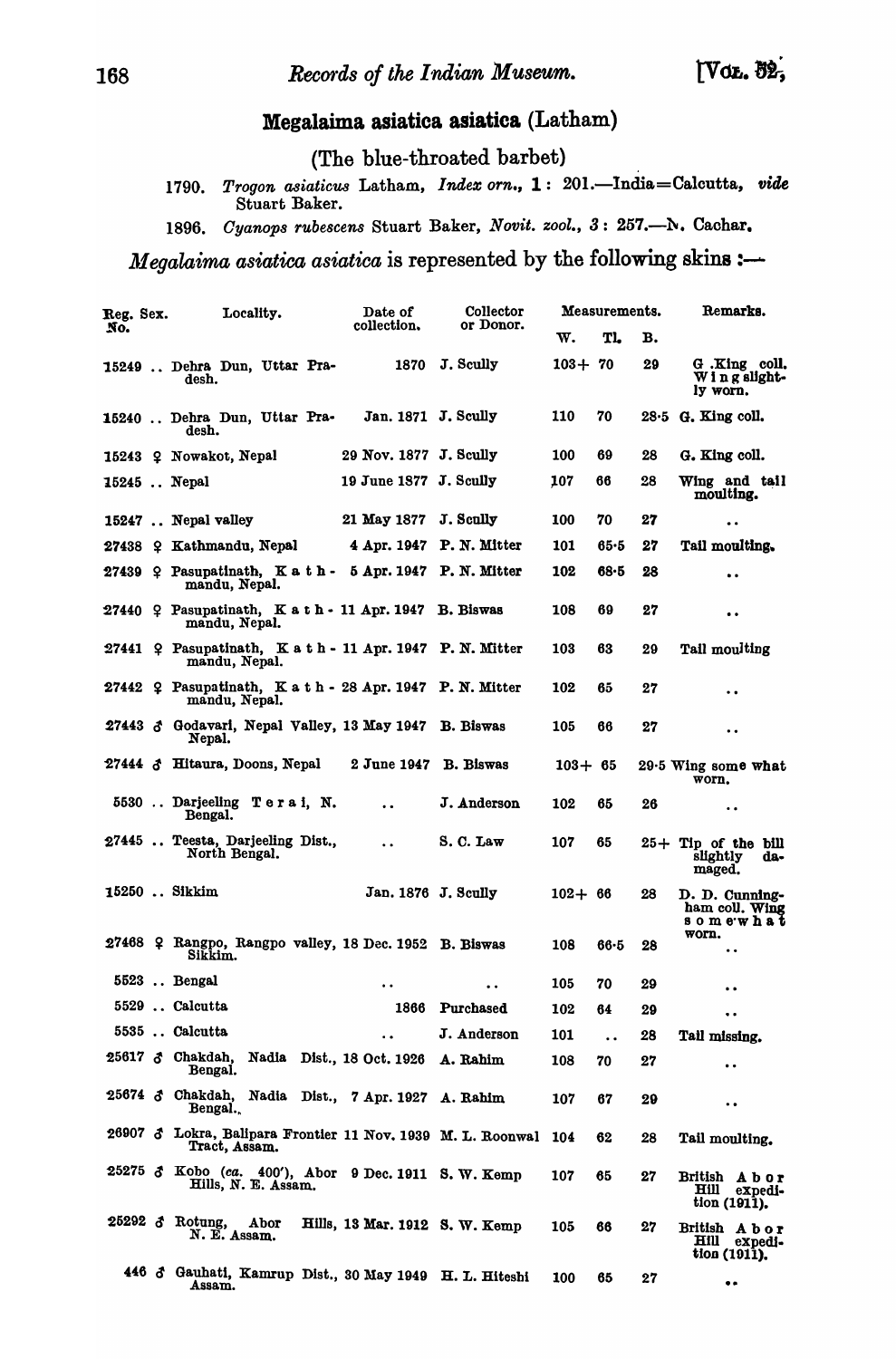| Reg. Sex.<br>No.   |                    | Locality.                                                                              | Date of<br>collection. | Collector<br>or Donor.                                     | Measurements. |          |          | Remarks.             |
|--------------------|--------------------|----------------------------------------------------------------------------------------|------------------------|------------------------------------------------------------|---------------|----------|----------|----------------------|
|                    |                    |                                                                                        |                        |                                                            | W.            | Tl.      | в.       |                      |
|                    |                    | $27447 \text{ } \text{\&}$ Nongpoh, Khasi Hills, 10 May 1949 R.V. Sherard<br>Assam.    |                        |                                                            | 102           | 65       | 27.5     | $\ddot{\phantom{0}}$ |
|                    |                    | 27448 & Kekrima, Naga Hills, 17 Feb. 1935 Z.S.I. party<br>Assam.                       |                        |                                                            | 103           | 64       | $26 - 5$ | . .                  |
|                    |                    | 27449 $\Omega$ Kohima, Naga Hills, 2 Feb. 1935 Z.S.I. party<br>Assam.                  |                        |                                                            | 100           | 66       | 26       | . .                  |
|                    |                    | 27450 $\Omega$ Khezhbma, Naga Hills, 26 Jan. 1936 Z.S.I. party<br>Assam.               |                        |                                                            | 103           | 64       | 26.5     | $\bullet$            |
|                    |                    | 26977 & Manipur State, Assam                                                           |                        | 2 Feb. 1936 Naga Hills Sur- 103<br>vey, Z. S. I.<br>party. |               | 67       | 27       | $\cdot$              |
|                    |                    | 23300 $\delta$ Kalaw, S. Shan States,<br>Upper Burma.                                  |                        | Jan. 1900 C. T. Bingham 104                                |               | 62       | 26       | $\bullet$            |
|                    |                    | 23301 9 Kalaw, S. Shan States, 22 Jan. 1900 C. T. Bingham<br>Upper Burma.              |                        |                                                            | <b>100</b>    | 60       | 26       | . .                  |
| 23298 <sub>o</sub> |                    | Wetpyne (ca. 3000'), S. 25 Jan. 1900 C. T. Bingham 102<br>Shan States, Upper<br>Burma. |                        |                                                            |               | $61 - 5$ | 26       | $\ddot{\phantom{a}}$ |
|                    | $8733 \; \; \; \;$ | Tsitkan, Kakhyen Hills, 12 Feb. 1875 J. Anderson<br>W. Yunnan, China.                  |                        |                                                            | 102           | 64       | 28       | ۰.                   |

*Systematic notes.-The* Western Himalayan populations are larger as compared with those of the Eastern Himalayas. The crimson specks at the base of the lower mandible is universally present.

The ruddy barbet *(Oyanops a. rubescens)* of Baker (1927) from North Cachar, seems to be merely an erythristic form.

*Range.*—Throughout the lower hills of the Himalayas, Assam, Bengal, Upper Burma and the Northern Shan States.

#### Megalaima asiatica davisoni Hume

(Davison's blue-throated barbet)

1877. Megalaima Davisoni Anonymous.=Hume, *Stray Feath.*, 5: 108.—Meetan, Tenasserim.

*Megalaima asiatica davisoni* is represented by the following skins :-

| Reg. Sex.   | Locality.                                          | Date of<br>collection. | Collector<br>or Donor. |     | Measurements. | Remarks. |                           |
|-------------|----------------------------------------------------|------------------------|------------------------|-----|---------------|----------|---------------------------|
| No.         |                                                    |                        |                        | W.  | Tl.           | в.       |                           |
|             | 8129 & Meetan=Mitan, Am-<br>herst Dist., S. Burma. |                        | Jan. 1877 J. Anderson  | 102 | 58            | 28       | Tenasserim<br>Expedition. |
| 9.<br>27436 | Tenasserim, Burma                                  | 1877                   | J. Anderson            | 101 | 59            | 27       | Tenasserim<br>Expedition. |

Range.-Southern Shan States, Karenni, Tenasserim, Siam, South-Eastern Yunnan, Kwangsi, Tonkin, Northern Laos and Northern Annam (Peters).

## Megalaima henricii (Temminck)

The species occurs in Peninsular Siam, Malay States, Sumatra and Borneo. Only two subspecies have been recognized by Peters (1948) of which *M. henricii henricii* is represented in the Indian Museum collections.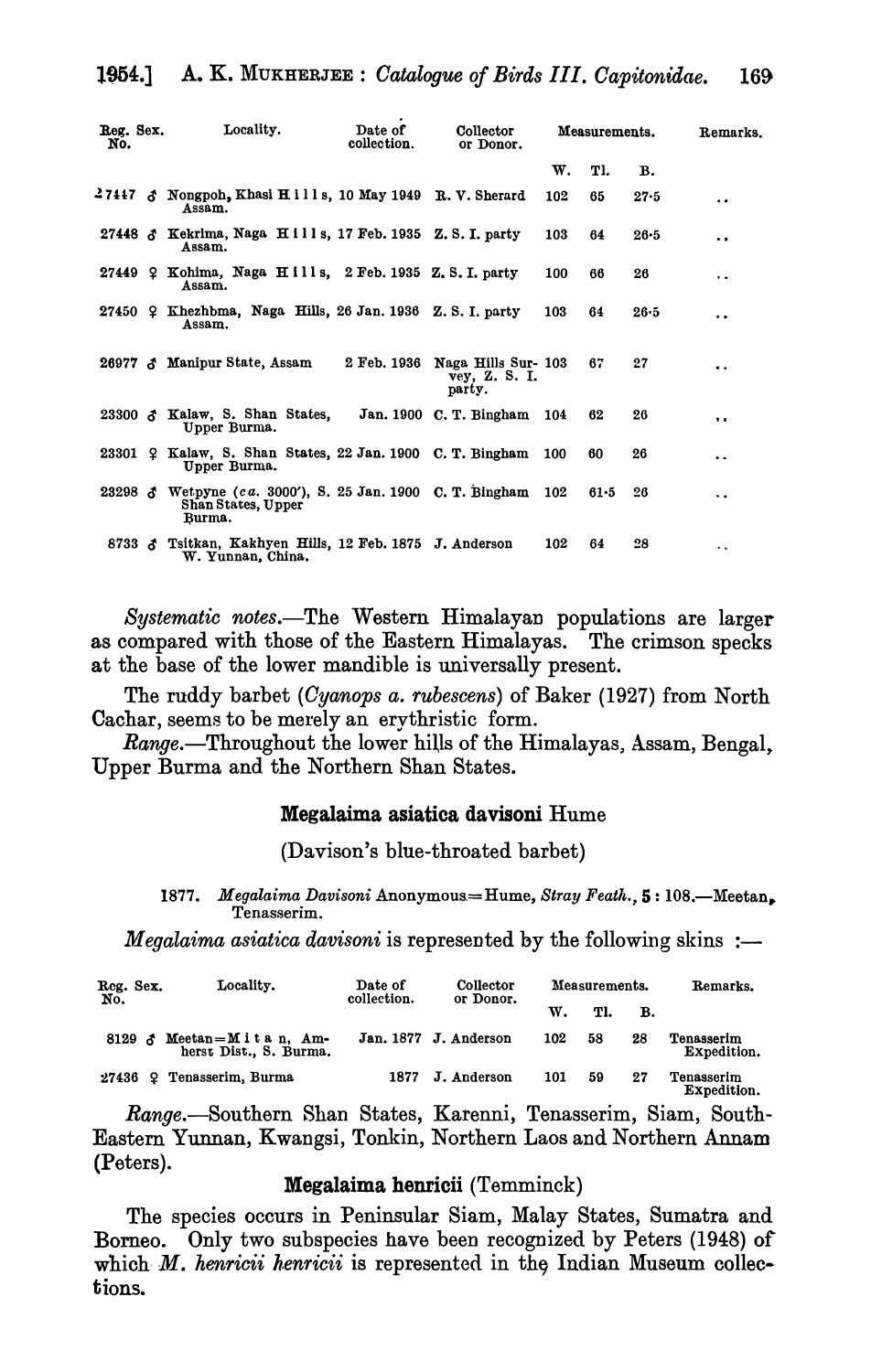## Megalaima henricii henricii (Temminck)

(Henrici's barbet)

1831. Bucco henricii Temminck, *Pl. Col. livr.*, **88**, pl. 524.-Sumatra.

*Megalaima henricii henricii* is represented by the following skin :-

| Reg. Sex.<br>No.        |                         | Locality. |        | Date of   | Collector<br>or Donor.                          |             | Measurements. |    |    | Remarks.                                          |
|-------------------------|-------------------------|-----------|--------|-----------|-------------------------------------------------|-------------|---------------|----|----|---------------------------------------------------|
|                         | collection.             |           |        |           | w.                                              | Tl.         | в.            |    |    |                                                   |
| 19127 $\alpha$<br>(324) | Malacca, Malay<br>sula. |           | Penin- | 1844-1846 | Messrs. M. de 94<br>Storr<br>Rev.<br>Lindstedt. | and<br>J.W. |               | 48 | 27 | One of the three<br>specimens of<br>Blyth (1852). |

Range.--Peninsular Siam and the Malay States; Sumatra (Peters).

#### Megalaima pulcherrima Sharpe

(The Bornean blue-throated barbet)

*1888. Megalaima pulcherrima* Sharpe, *Ibis,* (5) 6: 393, *pl.* 11, *jig.* 2.-Mt. Kina Balu, Borneo.

*Megalaima pulcherrima* is represented by the following skin :-

| Reg. Sex.<br>No. | Locality. |                                                                             | Date of<br>collection. | Collector<br>or Donor. | Measurements. | Remarks. |  |    |    |                  |
|------------------|-----------|-----------------------------------------------------------------------------|------------------------|------------------------|---------------|----------|--|----|----|------------------|
|                  |           |                                                                             |                        | Tl.                    | в.            |          |  |    |    |                  |
|                  |           | 20618 & Mt. Kina Balu (ca. 6000') 21 Mar. 1892 H. A. Haviland 92<br>Borneo. |                        |                        |               |          |  | 65 | 25 | $\bullet\bullet$ |

Range.-Mountains of Northwestern Borneo. (Peters).

#### Megalaima australis (Horsfield)

The species ranges from North-Eastern India to Burma, Siam and Cochin-China, South to Malay Peninsula, Sumatra, Java and Borneo. Peters (1948) admitted seven subspecies, of which only two occur within the Indian limits.

#### Megalaima australis cyanotis (Blyth)

(The Indian blue-eared barbet)

1847. Bucco cyanotis Blyth, *J. Asiat. Soc. Beng.*, **16** (1): 465.—Arakan.

1896 *Cyanops robustirostris* Stuart Baker, J. *Bombay nat. Hist. Soc.*, 10: 356, pl. F1.-North Cachar Hills.

*Megalaima australis cyanotis* is represented by the following skins :-

| Reg. Sex.<br>No. |   | Locality.                                                         | Date of<br>collection. | Collector<br>or Donor. |                      | Measurements.        |    | Remarks.         |
|------------------|---|-------------------------------------------------------------------|------------------------|------------------------|----------------------|----------------------|----|------------------|
|                  |   |                                                                   |                        |                        | w.                   | T1.                  | В. |                  |
|                  |   | 27462 & Gauhati, Kamrup Dist., 1 June 1949 R.V. Sherard<br>Assam. |                        |                        | 83                   | -49                  | 19 | $\bullet$        |
| 24557            |   | 9 South Sylhet, Assam                                             | $\bullet$              | C. B. Antram           | 83                   | 49                   | 20 | Purchased.       |
|                  |   | $24558$ ? South Sylhet, Assam                                     | $\ddot{\phantom{a}}$   | C. B. Antram           | 84                   | 44                   | 20 | Purchased.       |
|                  |   | 24559  South Sylhet, Assam                                        | $\ddot{\phantom{a}}$   | C. B. Antram           | $\ddot{\phantom{a}}$ | $\ddot{\phantom{a}}$ |    | Not fully adult. |
| :27463           |   | 2 South Sylhet, Assam                                             | $\bullet$              | A. M. Pomiror          | 84                   | 49                   | 21 | $\bullet$        |
| 5787             | £ | Samaguting, Naga Hills,<br>Assam.                                 | $\bullet$              | Capt. Butler           | 84                   | 48                   | 19 | $\bullet$        |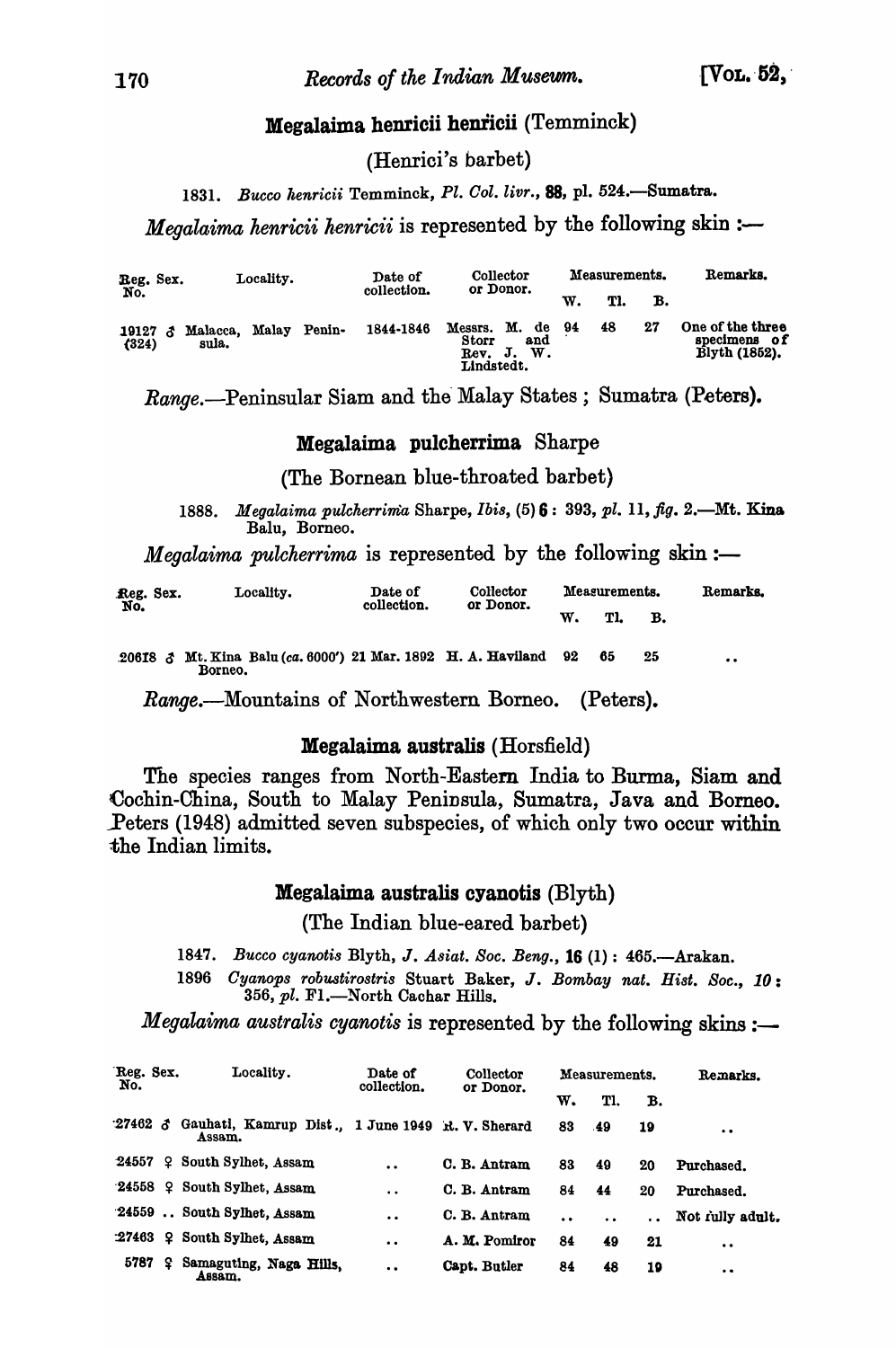*Systematic* notes.-Baker's *Oyanops robustirostris* from North Cachar Hills is a juvenile form of *M. australis.* (See also Biswas 1953, p. 34, and Ripley 1953, pp. 547-548.)

*Range.-Sikkim,* Assam, Burma, South to Tenasserim, Siam, Laos, Annam, Cambodia and Cochin-China. (Peters.)

#### Megalaima australis duvauceli (Lesson)

(The scarlet-eared barbet)

'1830. *Bucco Duvaucelii* Lesson, *Traite' Orn., livr.,* 3: 164.-Sumatra.

*Megalaima australis davauceli* is represented by the following skin :-

| Reg. Sex.<br>No. | Locality.                                                | Date of<br>collection. | Collector<br>or Donor. |                      | Measurements. | Remarks. |                       |
|------------------|----------------------------------------------------------|------------------------|------------------------|----------------------|---------------|----------|-----------------------|
|                  |                                                          |                        |                        | w.                   | Tl.           | в.       |                       |
|                  | 924  Welesley Province, Malay 15 Aug. 1870<br>Peninsula. |                        | $\bullet$              | $\ddot{\phantom{a}}$ | $\bullet$     |          | Purchased.<br>Juvenal |

*Range.-Malay* Peninsula, Sumatra, Banka, Borneo. (Peters.)

#### $Megalaima$  hæmacephala  $(P. L. S.$  Müller)

The species is distributed practically throughout India, Burma, Malay Peninsula, through Siam to Cochin-China and the Polynesian Islands. Peters (1948) admitted five subspecies, of which only M. *hamacephala indica* occurs in the Indian region.

#### Megalaima hæmacephala indica (Latham)

(The crimson-breasted barbet)

1790. Bucco indicus Latham, *Index orn.*, **1**: 205. - Calcutta.

*Megalaima hwmacephala indica* is represented by the following  $\sin s :=$ 

| Reg. Sex.<br>No. |  | Locality.                                                           | Date of<br>collection.  | Collector<br>or Donor.                 |                 | Measurements. |      | Remarks.                                       |
|------------------|--|---------------------------------------------------------------------|-------------------------|----------------------------------------|-----------------|---------------|------|------------------------------------------------|
|                  |  |                                                                     |                         |                                        | w.              | Tl.           | в.   |                                                |
|                  |  | 25811 $\sigma$ Barelly, Uttar $\Delta$ radesh                       | 25 Oct. 1928            | S. C. Law                              | 82              | 37            | 18:5 | $\bullet$                                      |
|                  |  | 27455 9 Banaras, Uttar Pradesh 4 Oct. 1945 Kartar Singh             |                         |                                        | 81              | 35            | 19   | $\bullet$                                      |
|                  |  | 27456 & Banaras, Uttar Pradesh 21 May 1946 M. N. Dutta              |                         |                                        | $\bullet$       | $\bullet$     |      | Juvinal.                                       |
|                  |  | 25729 3 Angara, Ranchi Dist., 2 Oct. 1925 S.C. Law<br><b>Bihar.</b> |                         |                                        | 70              | 35            | 18.5 |                                                |
| $26244$ $\Omega$ |  | Hundroo Forest, Ranchi 8 Nov. 1931 S. C. Law<br>Dist., Bihar.       |                         |                                        | 78<br>$\bullet$ | 83            | 19   | Flood damaged.                                 |
| $27457$ $\sigma$ |  | Raghunathpur,<br>bhum Dist., Bihar.                                 | Man- 6 Dec. 1948        | Chotanagur<br>Survey Z. S.<br>I. party | 83              | 85            | 20   | $\ddot{\phantom{1}}$                           |
| $27458$ 8        |  | Chahala,<br>Dist., Orissa.                                          | Mayurbhanj 14 Feb. 1951 | B. Biswas.                             | 80              | 84            | 18   | $\cdot$ .                                      |
|                  |  | 5538  Calcutta<br>$\bullet$                                         | $\bullet$               | J. Anderson                            |                 | $80 + 33$     | 18   | Flood damaged<br>and wing<br>somewhat<br>worn. |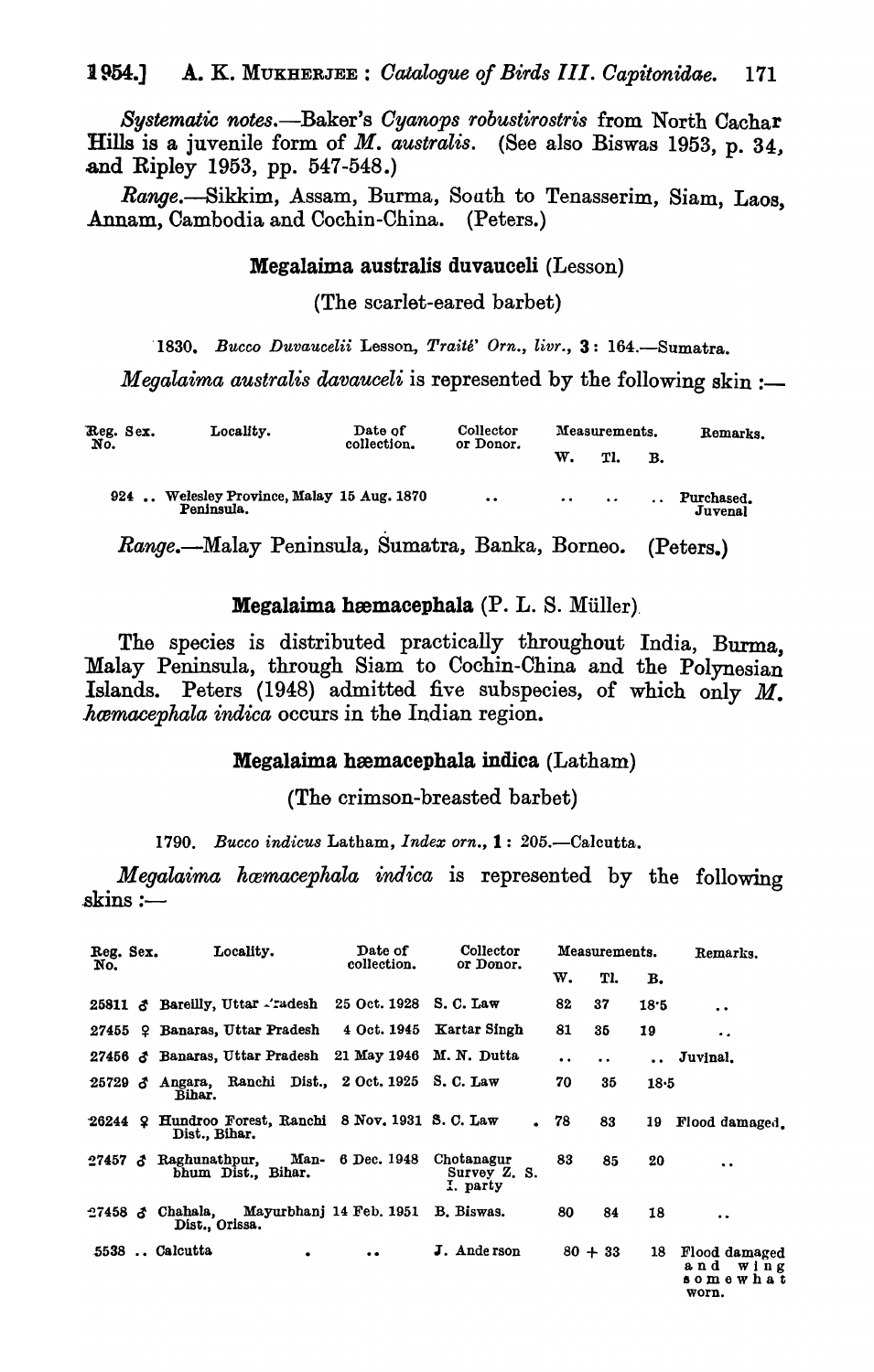| Reg. Sex.<br>No. | Date of<br>Locality.<br>collection.                                             |              | Collector<br>or Donor.              |           | Measurements. |     | Remarks.                          |
|------------------|---------------------------------------------------------------------------------|--------------|-------------------------------------|-----------|---------------|-----|-----------------------------------|
|                  |                                                                                 |              |                                     | W.        | Tl.           | B.  |                                   |
|                  | 27458 $\delta$ Calcutta                                                         | 24 Sep. 1951 | R. V. Sherard                       | 8.5       | 34.5          | 19  | $\bullet\bullet$                  |
| $27459 \; \; \;$ | Palasbari, Kamrup Dist., 17 May 1951<br>Assam.                                  |              | <b>B.</b> Biswas                    | $83.5$ 37 |               | 20  | $\bullet$                         |
|                  | 11541 $\delta$ Ratnagiri,<br>Dist., Bombay Presi-<br>dency.                     |              | Ratnagiri 22 Dec. 1878 J. Armstrong | 79        | 34            | 19  | $\bullet\bullet$                  |
|                  | 11302  Bombay Presidency                                                        | 1878         | J. Armstrong                        | 80        | 33.5          | -19 | $\bullet$                         |
| 26725 ♀          | Trivandrum, Travancore 20 June 1942 N. G. Pillai<br>State, S. India.            |              |                                     | 76        | $30 +$        | 18  | Purchased, tail<br>slightly worn. |
|                  | 23292 $\delta$ Sinh (Ca. 2900'), S. Shan 16 Dec. 1899<br>States, (Upper Burma). |              | Col. C. T. Bing-<br>ham.            | 86        | 34            | 20  | $\bullet$                         |
|                  | 23566  Myinmu, Shwebo, Upper<br>Burma.                                          | 1899         | Col. C. T. Bing- 86<br>ham.         |           | 35            | 18  | $\bullet$                         |

*Systematic notes.-There* is a tendency of the green streaks on the under parts to becoming oblescent from East to Northwestward.

*Range.-Throughout* India, Ceylon and ,Burma, Northern Malay State, Siam, Cambodia and Cochin-China.

#### Genus Calorhamphus Lesson

#### Calorhamphus fuliginosus (Temminck)

The species is distributed in South Tenasserim, Malaya, Sumatra and Borneo. Peters (1948) recognised three subspecies, of which only *O. fuliginosus hayi* occurs within the Indian limits. In the Indian Museum collections only two subspecies are represented.

#### Calorhamphus fuliginosus hayi (J. E. Gray)

(The brown barbet)

*1831. Buooo kayii* J. E. Gray, *Zool. Mi8o.,* 33.-Malacca.

*Calorhamphus fuliginosus hayi* is represented by the following skins :—

| Reg. Sex.<br>No. |                                       | Locality. |  | Date of<br>collection.             | Collector<br>or Donor.       |    | Measurements. | Remarks. |            |
|------------------|---------------------------------------|-----------|--|------------------------------------|------------------------------|----|---------------|----------|------------|
|                  |                                       |           |  |                                    |                              | w. | TI.           | в.       |            |
| 944              | sula.                                 |           |  | Malacca, Malay Penin- 16 Aug. 1870 | $\ddot{\phantom{a}}$         | 81 | 37            | 26       | Purchased. |
|                  | 13567  Malacca, Malay Penin-<br>sula. |           |  | $\ddot{\phantom{a}}$               | Bengal Econo-<br>mic Museum. | 85 | 50            | $24 - 5$ | $\bullet$  |
|                  | 3568  Malacca, Malay Penin-<br>sula.  |           |  | $\ddot{\phantom{a}}$               | Bengal Econo-<br>mic Museum. | 83 | 47            | 24       | $\bullet$  |

Range.-Southern Tenasserim and Peninsular Siam, Southward over Malay Peninsula; Sumatra (Peters).

#### Calorhamphus fuliginosus fuliginosus (Temminck)

(The red-breasted brown barbet)

1830. Mycropogon fuliginosus Temminck, Pl. col. lior. 83.-West coast of Borneo, *i.e.* Pontianak.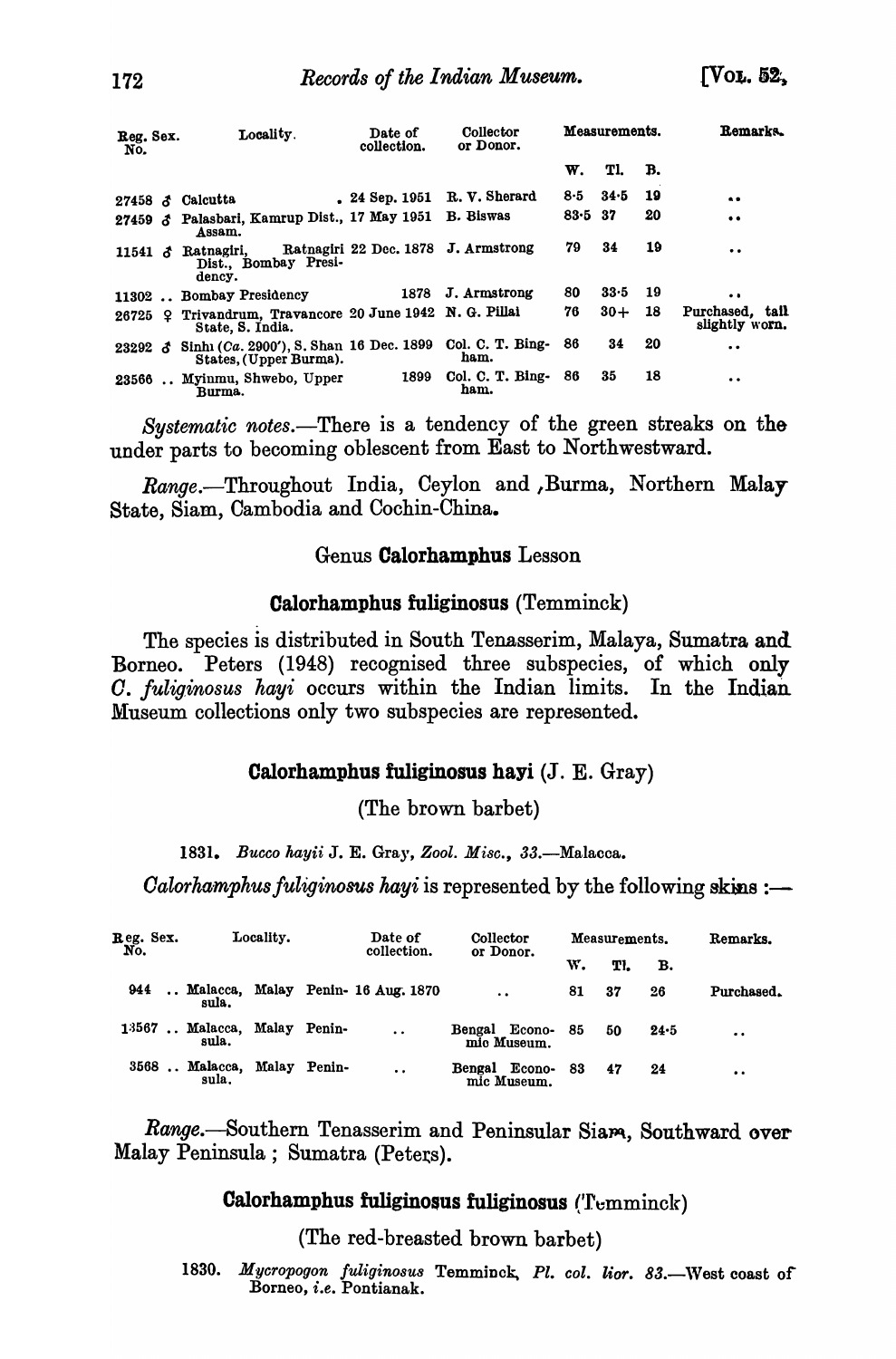*Oalorhamphus fuliginosus fuliginosus* is represented by the following  $\sin :=$ 

| Reg. Sex.<br>No. | Locality.                    | Date of<br>collection.   | Collector<br>or Donor. |  | Measurements. |     |    | Remarks.                    |
|------------------|------------------------------|--------------------------|------------------------|--|---------------|-----|----|-----------------------------|
|                  |                              |                          |                        |  |               | Tl. | В. |                             |
| 22583            | Kuching, Sarawak,<br>Borneo. | 16 Aug. 1898 Sarawak Mu- | seum.                  |  | 81            | -51 |    | 24 Received in<br>exchange. |

Range.--Borneo (except Northern) (Peters).

#### Genus Gymnobucco Bonaparte

The genus is limited to Africa with four subspecies, as admitted by Peters (1948). The Indian Museum collections are represented by a single species G. *peli.* 

#### Gymnobucco peli Hartlaub

(The bald-headed barbet)

1857. Gymnobucco peli Hartlaub, Syst. orn. Westafr., 175.-Dabocrom, Gold Coast.

*Gymnobucco peli* is represented by the following skin :-

| Reg. Sex.<br>No. | Locality.         | Date of<br>collection. | Collector<br>or Donor. |     | Measurements. |    | Remarks.              |    |
|------------------|-------------------|------------------------|------------------------|-----|---------------|----|-----------------------|----|
|                  |                   |                        |                        | W.  | TI.           | В. |                       |    |
| 8457             | Fantee, W. Africa | $\bullet$              | <b>British Museum</b>  | -85 | 45            | 20 | Received<br>exchange. | in |

*Range.*—Gold Coast colony, Southern Nigeria, Cameroons, and Gaboon (Peters).

Genus Pogoniulus Lafresnaye

#### Pogoniulus pusillus (Dumont)

The species ranges in Somaliland, Eritrea, Ethiopia, Lake Victoria in the West and Dar-es-Salaam in the South.

There are four subspecies as admitted by Peters (1948), of which only P. *pusillus uropygialis* is present in our collections.

#### Pogoniulus pusillus uropygialis (Heuglin)

(The fiery-rumped barbet)

1862. Barbatula uropygialis Heuglin, J. f. orn., 10: 37.-Ain Saba, Eritrea.

*Pogoniulus pusillus uropygialis* is represented by the following  $\boldsymbol{\mathrm{s}}$  kins :—

| Reg. Sex.<br>No. | Locality.                                                                              | Date of<br>collection. | Collector<br>or Donor.       | Measurements. |     |    | Remarks.                                                        |
|------------------|----------------------------------------------------------------------------------------|------------------------|------------------------------|---------------|-----|----|-----------------------------------------------------------------|
|                  |                                                                                        |                        |                              | W.            | TI. | В. |                                                                 |
|                  | 9324  Anseba valley $(ca.4000')$ 29 July 1868 W. T. Blanford<br>Eritrea, N. E. Africa. |                        |                              | 56            | 32  |    | $12.5$ The British<br>Abyssinian<br>expedition of<br>1867-1868. |
| 9325             | N. E. Africa                                                                           |                        | July 1868 W. T. Blandford 55 |               | 30  | 13 | The British<br>Abyssinian<br>expedition of<br>1867-1868.        |
| 8 ZSI/53         |                                                                                        |                        |                              |               |     |    | 25                                                              |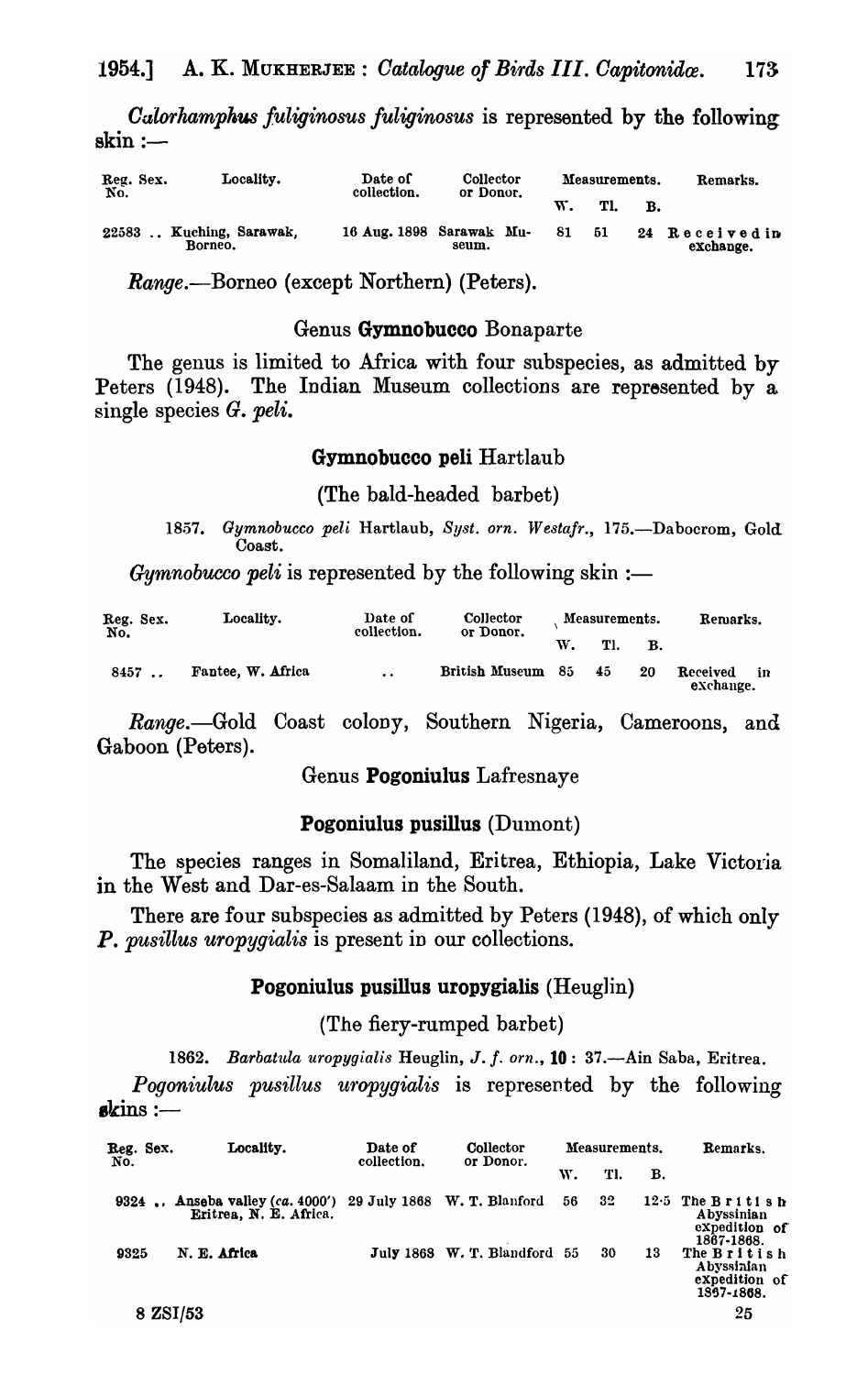Range.--Eritrea, Bogosland, the greater part of Ethiopia and Northern Somaliland (Peters).

Genus Tricholaema Verreaux and Verreanx

## Tricholaema melanocephalum (Cretzschmar)

The species is distributed in Bogosland, Ethiopia, Somaliland, Kenya and Northern Tanganyika territory.

There are three subspecies as admitted by Peters (1948) of which only the nominate subspecies is represented in the Indian Museum collections.

#### Tricholaema melanocephalum melanocephalum (Cretzschmar)

(The Ethiopian black-foreheaded barbet)

1826. Pogonias melanocephala Cretzschmar, in *Ruppell's Atlas.*, 1826, Vog: 41 pl. 28, J.a.--Kordofan and Sennar=Ethiopia? *01.* Sclater and Mackworth-Praed, *Ibis*, (11) 1, 1919: 637.

*T. melanocephalum melanocephalum* is represented by the following  $\operatorname{skin}:=$ 

| Reg. Sex.<br>Nu. | Locality.                          | Date of<br>collection. |                | Measurements. |     |    | Remarks.                                                 |
|------------------|------------------------------------|------------------------|----------------|---------------|-----|----|----------------------------------------------------------|
|                  |                                    |                        | or Donor.      | w.            | TI. | в. |                                                          |
| 9428<br>92.      | Massawa, Eritrea, N. E.<br>Africa. | 1868                   | W. T. Blanford | 66            | 36  | 19 | The British<br>Abyssinian<br>expedition of<br>1867-1868. |

Range.-Bogosland and Northern Ethiopia, South to Addis-Ababa and Eastward to near Harar (Peters).

## Genus Lybius Hermann

## Lybius undatus (Ruppell)

The species is distributed throughout Eritrea and Ethiopia. There are four subspecies as admitted -by Peters (1948), of which L. undatus thiogaster is represented in the Indian Museum collections.

## Lybius undatus thiogaster Neumann

(The undulated barbet)

1903. Lybius thiogaster Neumann, Orn. Monatsb., 11: 59.-Keren, Bogosland.